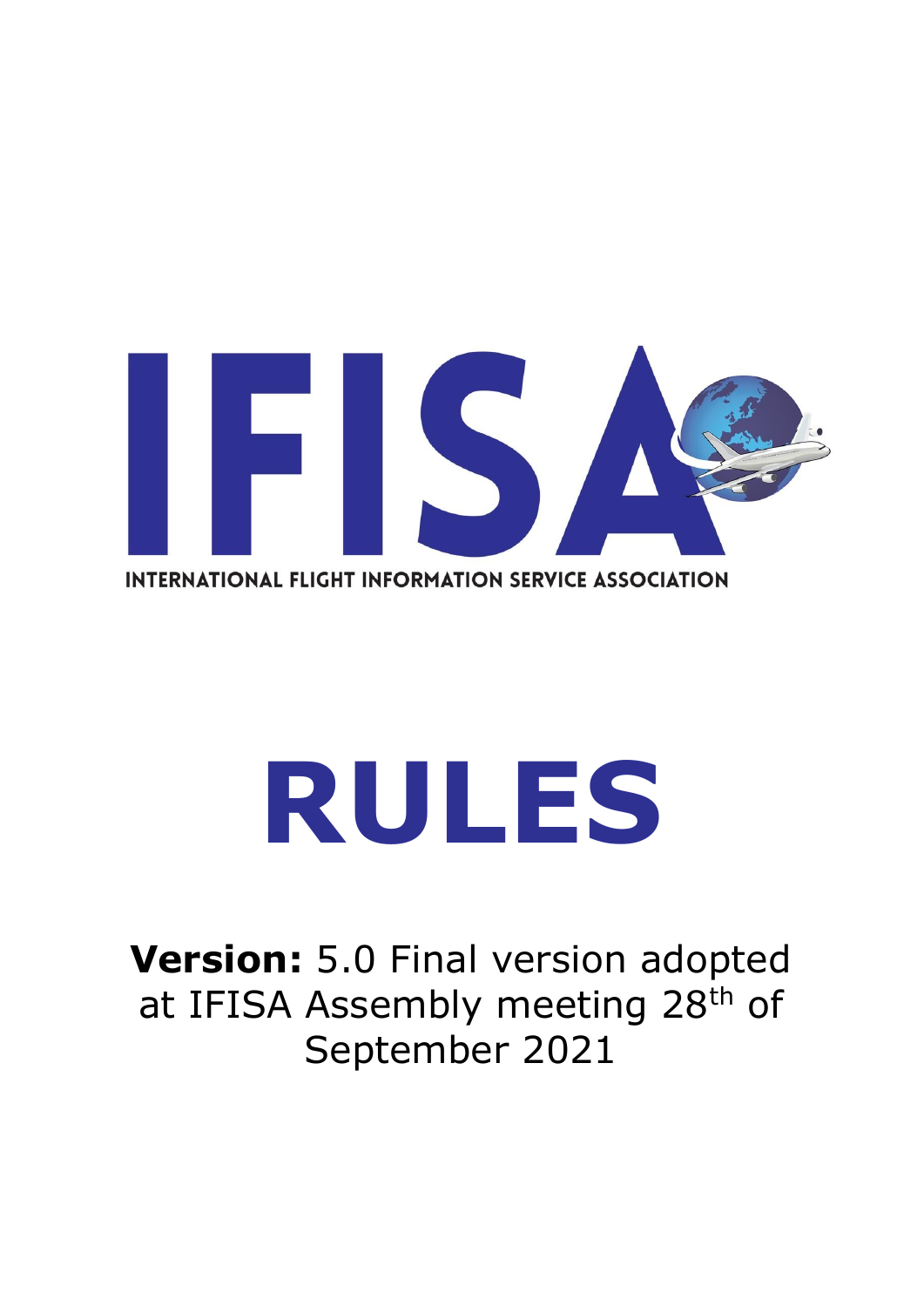

## <span id="page-1-0"></span>Index:

| 1.1  |  |  |
|------|--|--|
| 1.2  |  |  |
| 1.3  |  |  |
| 1.4  |  |  |
| 1.5  |  |  |
| 1.6  |  |  |
| 1.7  |  |  |
|      |  |  |
| 2.1  |  |  |
| 2.2  |  |  |
| 2.3  |  |  |
| 2.4  |  |  |
| 2.5  |  |  |
| 2.6  |  |  |
| 2.7  |  |  |
| 2.8  |  |  |
| 2.9  |  |  |
|      |  |  |
| 3.1  |  |  |
| 3.2  |  |  |
| 3.3  |  |  |
| 3.4  |  |  |
| 3.5  |  |  |
| 3.6  |  |  |
| 3.7  |  |  |
| 3.8  |  |  |
| 3.9  |  |  |
| 3.10 |  |  |
| 3.11 |  |  |
| 3.12 |  |  |
| 3.13 |  |  |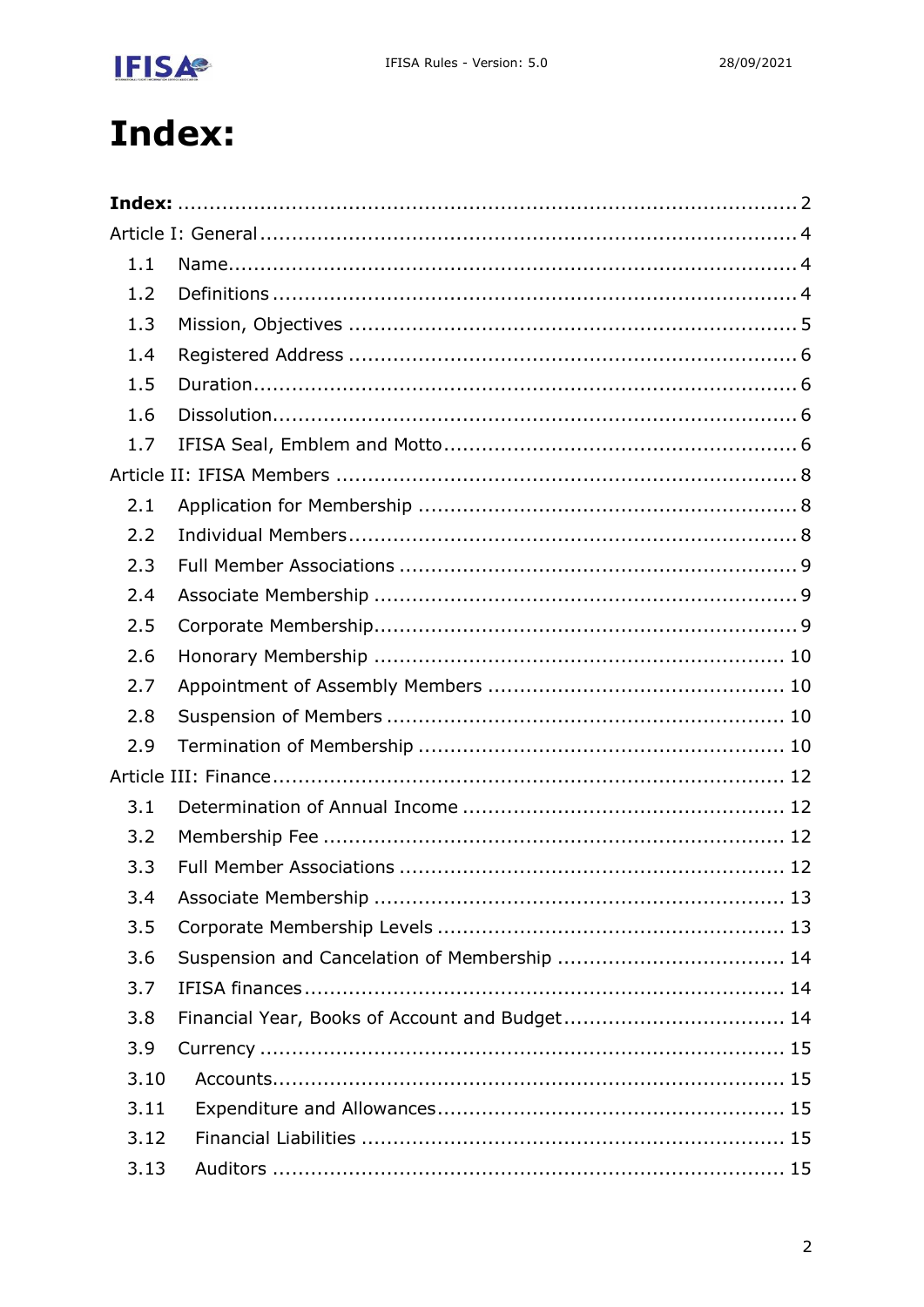

| 3.14 |  |  |
|------|--|--|
|      |  |  |
| 4.1  |  |  |
| 4.2  |  |  |
| 4.3  |  |  |
| 4.4  |  |  |
| 4.5  |  |  |
| 4.6  |  |  |
| 4.7  |  |  |
|      |  |  |
| 5.1  |  |  |
| 5.2  |  |  |
| 5.3  |  |  |
|      |  |  |
| 6.1  |  |  |
| 6.2  |  |  |
| 6.3  |  |  |
| 6.4  |  |  |
| 6.5  |  |  |
| 6.6  |  |  |
| 6.7  |  |  |
| 6.8  |  |  |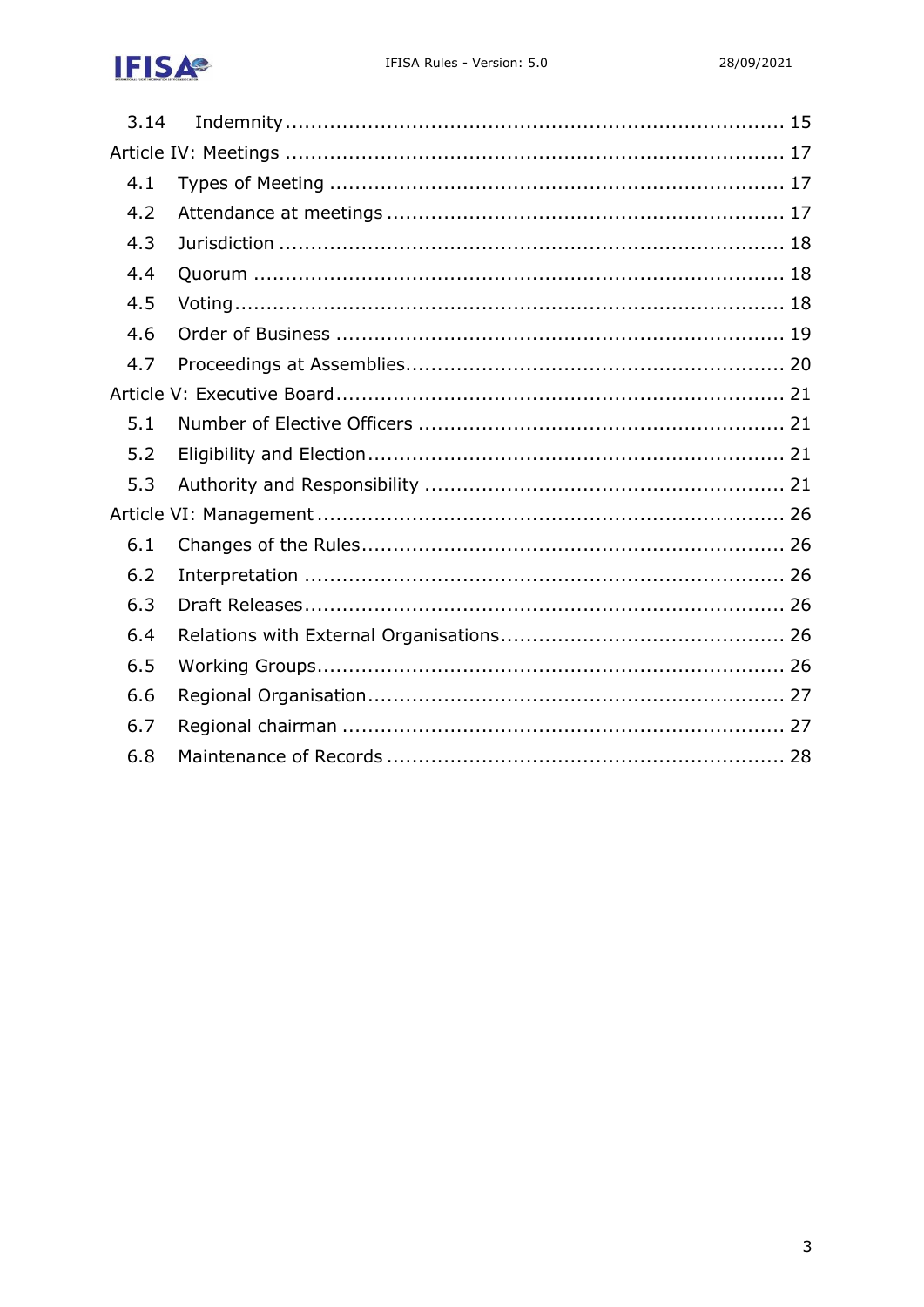

#### **Article I: General**

#### <span id="page-3-0"></span>**1.1 Name**

The name of this Association is the International Flight Information Service Association (IFISA).

#### <span id="page-3-1"></span>**1.2 Definitions**

In these Rules the following words or expressions shall have the following meanings respectively:

<span id="page-3-2"></span>(a) The words "Rules" where applied in these Rules mean the Rules of the International Flight Information Service Association.

(b) The word "IFISA" where applied in this Rules means the International Flight Information Service Association.

(c) The word "Association" where applied in this Rules means any Professional Association, Organisation, (trade) union, or guild of Flight Information Service Officers (FISOs), or individuals, whose purposes are essentially the same of those of IFISA.

(d) The word "Assembly" where applied in this Rules means the delegated representatives of the Associations of IFISA, their proxies or deputies.

(e) The word "Assembly Meeting" where applied in this Rules means the annual meeting of the Assembly.

(f) The word "Officer" where applied in these Rules means any Member of the Executive Board, including President, Vice-President, General Secretary, Treasurer and any other Board-Member.

(g) The word "Resolution" where applied in these Rules means any decision taken by the Executive Board in accordance with the Rules.

(h) "In writing" means discussion of matters requiring attention that may necessitate a decision within a properly constituted meeting of members of the Association.

(i) "Business" means discussion of matters requiring attention that may necessitate a decision within a properly constituted meeting of members of the Association, either in paper or electronic format.

(j) Words importing the singular number include the plural or vice versa, and the words denoting the masculine include the feminine unless the context forbids.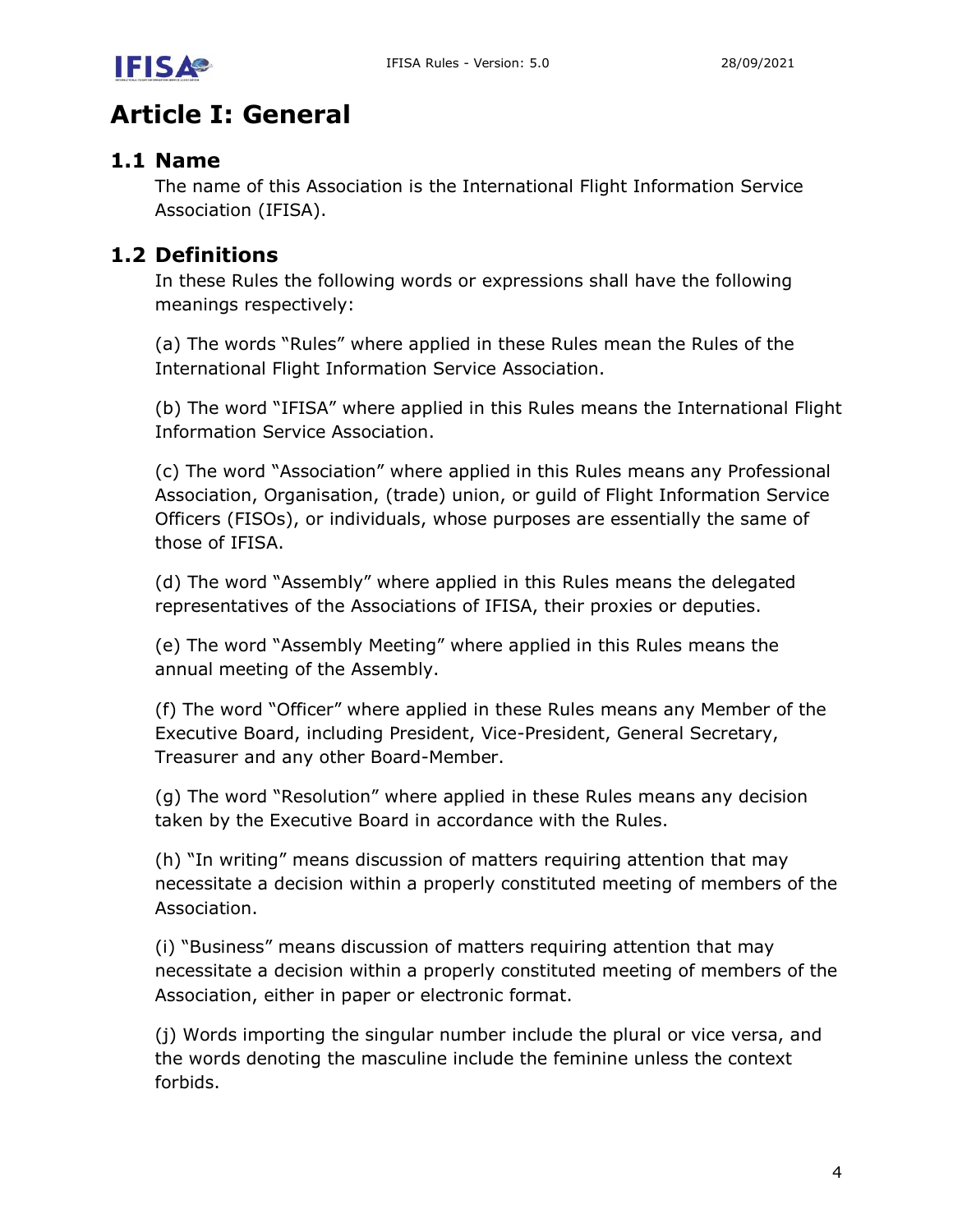

#### **1.3 Mission, Objectives**

<span id="page-4-0"></span>1.3.1 Mission of IFISA

To further the professional status of Flight Information Services, to enhance its stature and to promote aviation safety both nationally and internationally.

1.3.2 The objectives of IFISA are and shall be:

(a) To operate as a non-partisan, non-profit-making Association of FIS Associations;

(b) To promote safety, efficiency and regularity in International Air Navigation;

(c) To assist and advise in the development of FIS, in order to maintain the safe, orderly and expeditious flow of air traffic;

(d) To promote and uphold a high standard of knowledge and professional efficiency amongst FIS personnel;

(e) To protect and safeguard the collective professional interests of FIS personnel;

(f) To make mutual benefit Memberships with other professional organisations;

(g) To strive for a worldwide Association of FIS Associations.

(h) To allow national FISO associations to work together and meet each other

(i) To closely co-operate with International and national aviation authorities and institutions concerning the Flight Information Service.

#### 1.3.3 In order to follow these objectives, IFISA will:

(a) Endeavour to establish a close working relationship for ICAO & EASA and other institutions to improve and standardise the service provided by FISOs internationally

(b) Set up Committees for studying new techniques and facilities necessary and useful for the safety of International Air Navigation;

(c) Collect and distribute information on professional problems and developments;

(d) Levy Membership fees, annual subscriptions and charges upon its member Associations to provide the funds for effective management of IFISA activities;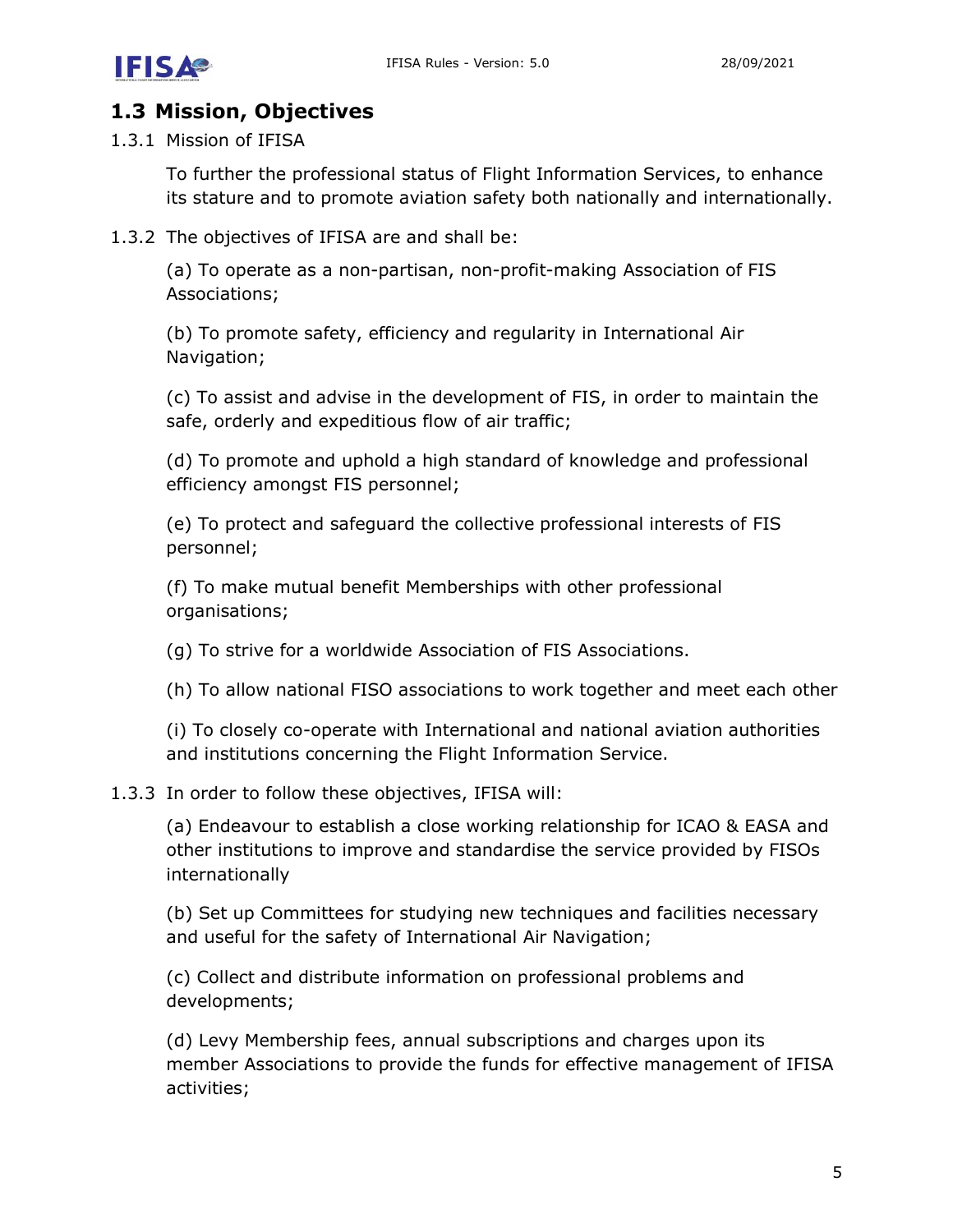(e) Sponsor and support the passage of legislation and regulations which will increase and protect the safety of air navigation through the improvement of working conditions of FIS personnel;

(f) Endeavour to carry out the work of IFISA in the official language of the International Civil Aviation Organisation (ICAO).

(g) Rigidly exclude all aspects of party/National politics.

#### **1.4 Registered Address**

<span id="page-5-0"></span>IFISA does not have a physical office. If IFISA decides to have one it can be located any place in the world as IFISA is an international association. IFISA has for administrative reasons a registered address. Which is:

#### **International Flight Information Service Association**

#### **Entry Point North Headquarters**

#### **Hyllie Vattenparksgata 11A**

#### **215 32 Malmö**

#### **Sweden**

#### **1.5 Duration**

The duration of IFISA shall be perpetual or until it is dissolved, as provided in Article I, Section 6 of the Rules.

#### <span id="page-5-1"></span>**1.6 Dissolution**

<span id="page-5-2"></span>IFISA may be dissolved at any time by a three-quarters majority vote, conducted by the Assembly. In the event of such dissolution, the Assembly shall appoint three representatives chosen from the Assembly of IFISA, who will, together with the elected officers, act as agents for the members and dispose of all its assets, physical or otherwise, by public auction or private sales, and any and all questions relating thereto shall be decided by a majority vote of the officers and the agents of the Assembly. All the liquid assets shall then be divided pro-rata between the members of IFISA at the time of such dissolution, in proportion to the annual subscription paid by each of such members before such dissolution.

#### **1.7 IFISA Seal, Emblem and Motto**

<span id="page-5-3"></span>The official Seal, Emblem and Motto may only be changed on Assemblies by a majority of two-thirds of the Assembly members.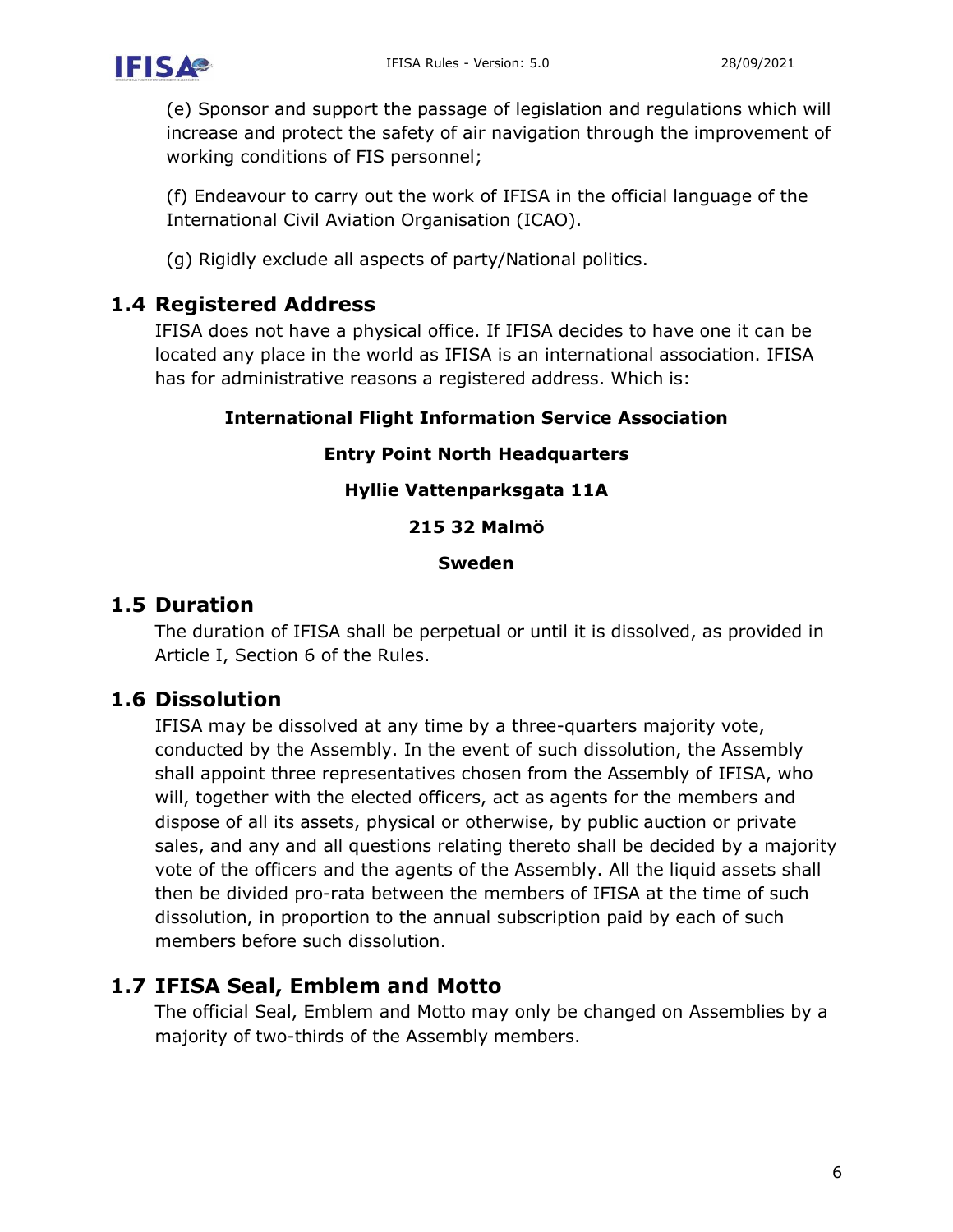

- 1.7.1 The official Seal and Emblem of IFISA The official Seal and Emblem is demonstrated on the front page of this Rules.
- 1.7.2 The official Seal and Emblem is demonstrated on the front page of this Rules.
- 1.7.3 The official Motto of the Association is "*Stay Informed*".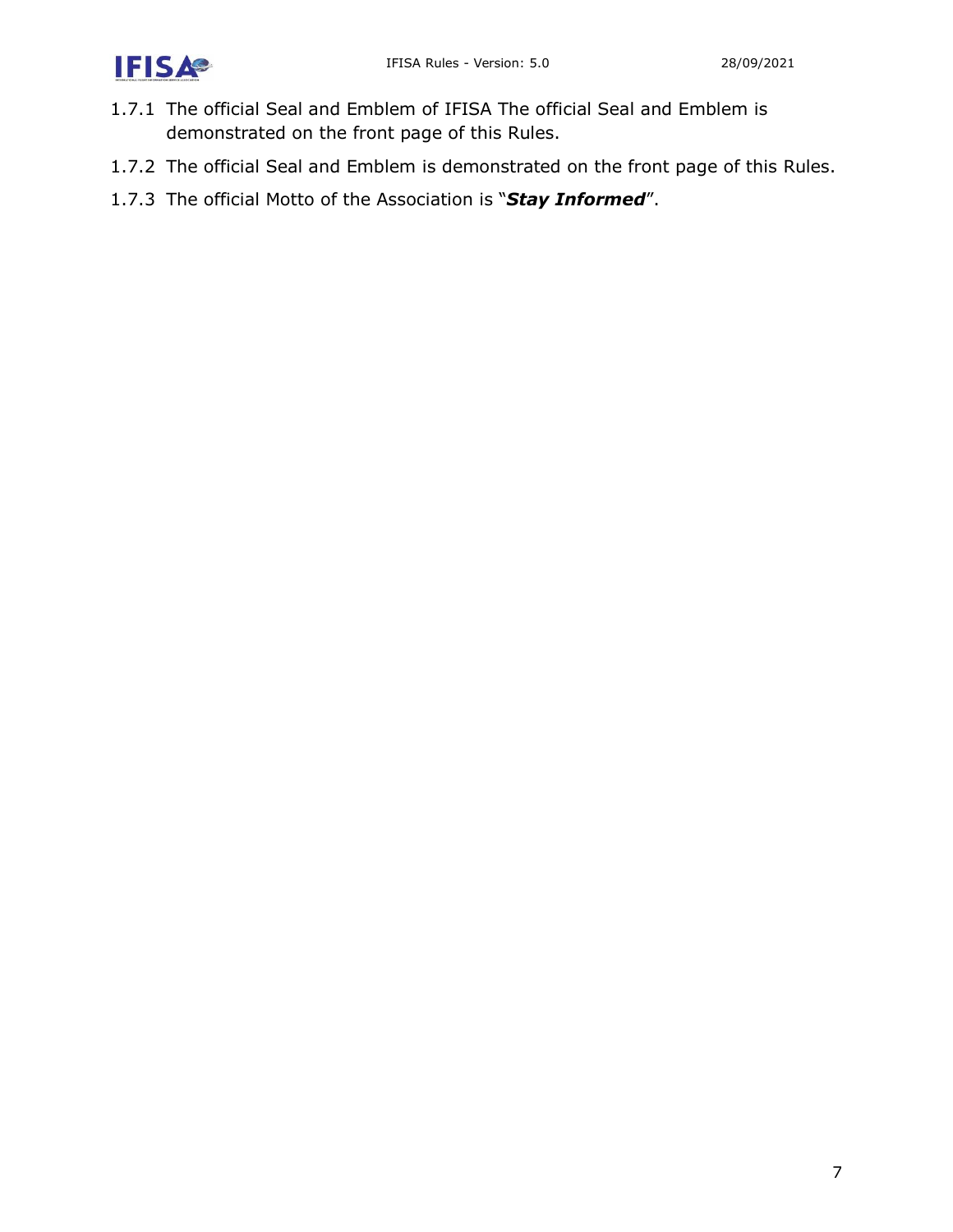

### **Article II: IFISA Members**

#### **2.1 Application for Membership**

- <span id="page-7-0"></span>2.1.1 Any Association whose members or any part thereof, are engaged in the field of Flight Information Service is eligible for Membership.
- <span id="page-7-1"></span>2.1.2 Applications for membership shall be directed to the Secretary of IFISA. Such applications shall include copies of the Applicants Constitution or Rules of the Association if existing. The Secretary shall present the application to the Executive Board, which needs to be approved by a two-thirds majority vote at any Executive Board Meeting. When appropriate the Executive Board may delegate its authority in this regard to the Assembly.
- 2.1.3 The particulars and the category of an elected affiliate Association shall be inserted and stored in IFISA´s membership list to be maintained by the Executive Board.
- 2.1.4 A Certificate of Membership in paper or electronic format shall be granted to Full/Honorary/Associate/Corporate Members. The applicant may become an active affiliate of IFISA upon paying the required Membership fee and the annual subscription. By becoming a member of IFISA each Association or individual shall agree and subscribe, without reservations, to all provisions, conditions and regulations, contained in the Rules.
- 2.1.5 When the Certificate of an affiliated Association is revoked or suspended by IFISA, such Association shall immediately surrender its Certificate to IFISA along with any and all property in its possession belonging to IFISA, and all rights and privileges thereunder shall thereafter be inoperative and null and void.

#### **2.2 Individual Members**

<span id="page-7-2"></span>2.2.1 If no Association, Federation, Guild or any other organization in the country is available or an individual is not a member of any of these organizations in the country, an individual person can apply as individual Member at IFISA. Membership Fee is as an individual is applicable unless the individual is not member of such a national organization.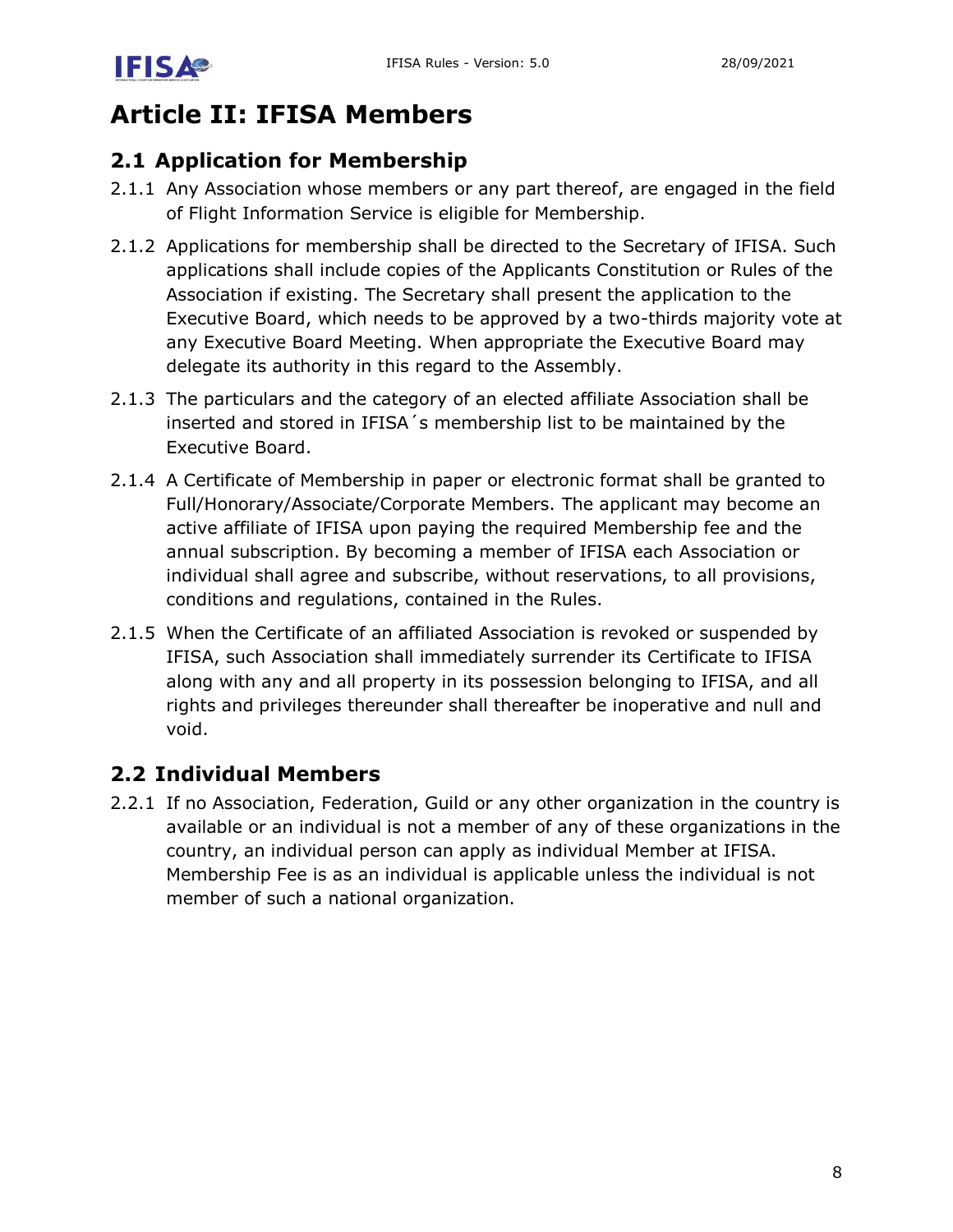#### **2.3 Full Member Associations**

- <span id="page-8-0"></span>2.3.1 The members consist of the national Flight Information Service Associations and any other suitable persons as determined by the affiliated Association of the respective country. All national members of an affiliated Association shall be considered simultaneously as individual members of IFISA. Affiliated Associations shall function as collective members of IFISA. In national respect, they will act independently. Each member Association, however, and its individual members shall abstain from any action detrimental to the common interest of the profession to its honour and public recognition.
- 2.3.2 Only one Association, Organization or guild may be accredited as a Member Association at any one time per Country. In case one Country has two Associations, Organization or guild representing Flight Information Service separately, both can be Member Associations. An application from the same Country and area of representation of an existing Member Association shall not be considered unless the Member Association does not represent the majority of the group of staff and the applicant Association can demonstrate that it is the representative body for the majority of that group of staff in that Country. The approval of such membership requires at least a two-thirds majority of the votes cast at an Assembly. A vote accepting the membership of such applicant Association shall result in the automatic removal from membership of the existing Member Association from the same Country and Area of representation.

#### **2.4 Associate Membership**

<span id="page-8-1"></span>2.4.1 Associate membership may be granted to individuals not in membership of affiliated Associations, only with the endorsement of the member association of the country in question if existing. In the absence of such an association, the Executive Board would exercise the endorsement upon those who support the objects of IFISA.

#### **2.5 Corporate Membership**

<span id="page-8-2"></span>2.5.1 IFISA will be empowered to invite suitable organisations and individuals to become corporate members of IFISA to assist in consideration of all technical matters in which IFISA may become involved and present technical papers for consideration of IFISA. Corporate members are invited to attend meetings of the Assembly and other committees of IFISA as observers. Corporate members have no voting rights.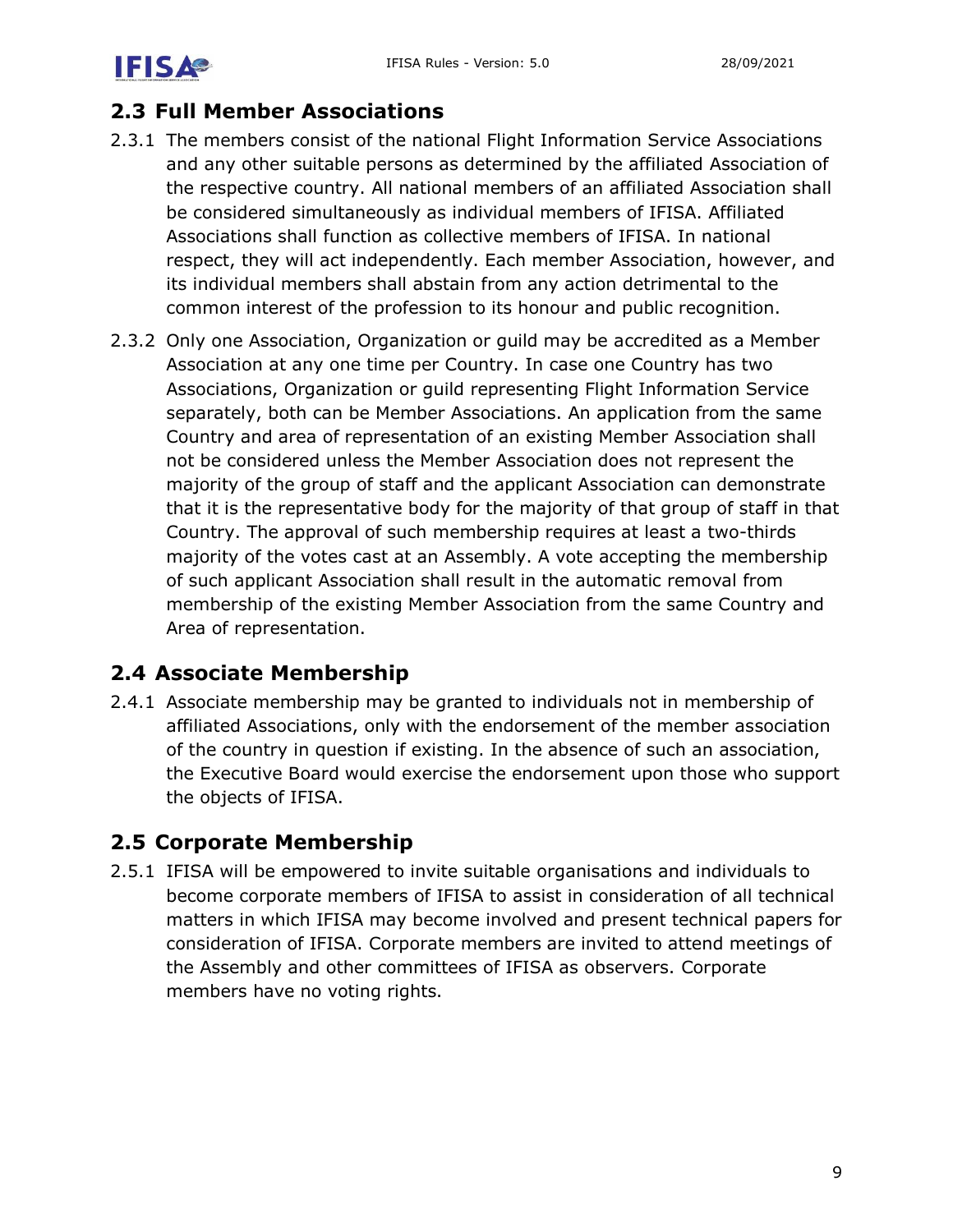

#### **2.6 Honorary Membership**

<span id="page-9-0"></span>2.6.1 Honorary Associate membership may be conferred by a proposal of the Executive Board to individuals who are unable to qualify for Associate Membership but who work closely with the profession and/or the Federation on an individual basis. The status of Honorary Associate Member may be conferred or revoked by a majority vote at Assemblies. Such associate members shall not vote at Assemblies; however, they may speak on technical matters at the discretion of the Executive Board.

#### **2.7 Appointment of Assembly Members**

<span id="page-9-1"></span>2.7.1 Each affiliated Association shall appoint delegates to represent it at the assembly. One of these delegates shall be identified as the 'voting representative' and the name of such voting delegate shall be identified at the commencement of the Assembly.

#### **2.8 Suspension of Members**

- <span id="page-9-2"></span>2.8.1 In case of neglect of payment, an Association in arrears shall be officially notified of the fact. If regular payment is not resumed within six months after such notification, the respective Association shall become suspended from Membership. Reinstatement may be effected by a two-thirds majority vote of the Executive Board upon such terms and conditions as they regard necessary to impose.
- 2.8.2 If any affiliated member is judged to have committed unprofessional conduct in the opinion of two-thirds of the Executive Board, the President may suspend the member. Reinstatement may be affected by a two-thirds majority vote of the Executive Board upon such terms and conditions as they regard necessary to impose.

#### **2.9 Termination of Membership**

- 2.9.1 Membership to IFISA may be terminated by expulsion or by voluntary withdrawal.
- <span id="page-9-3"></span>2.9.2 Any member may retire by written notice to the Executive Board, giving not less than three months clear notice. Any outstanding accounts will be forfeited on retirement/withdrawal of membership. Membership is terminated as soon as the organisation and/or individual becomes bankrupt.
- 2.9.3 Corporate Membership shall terminate if the organisation and/or individual becomes bankrupt or at the discretion of the Executive Board by a twothirds majority vote, should it consider that the activities of the Corporate Member are detrimental to the interests of IFISA.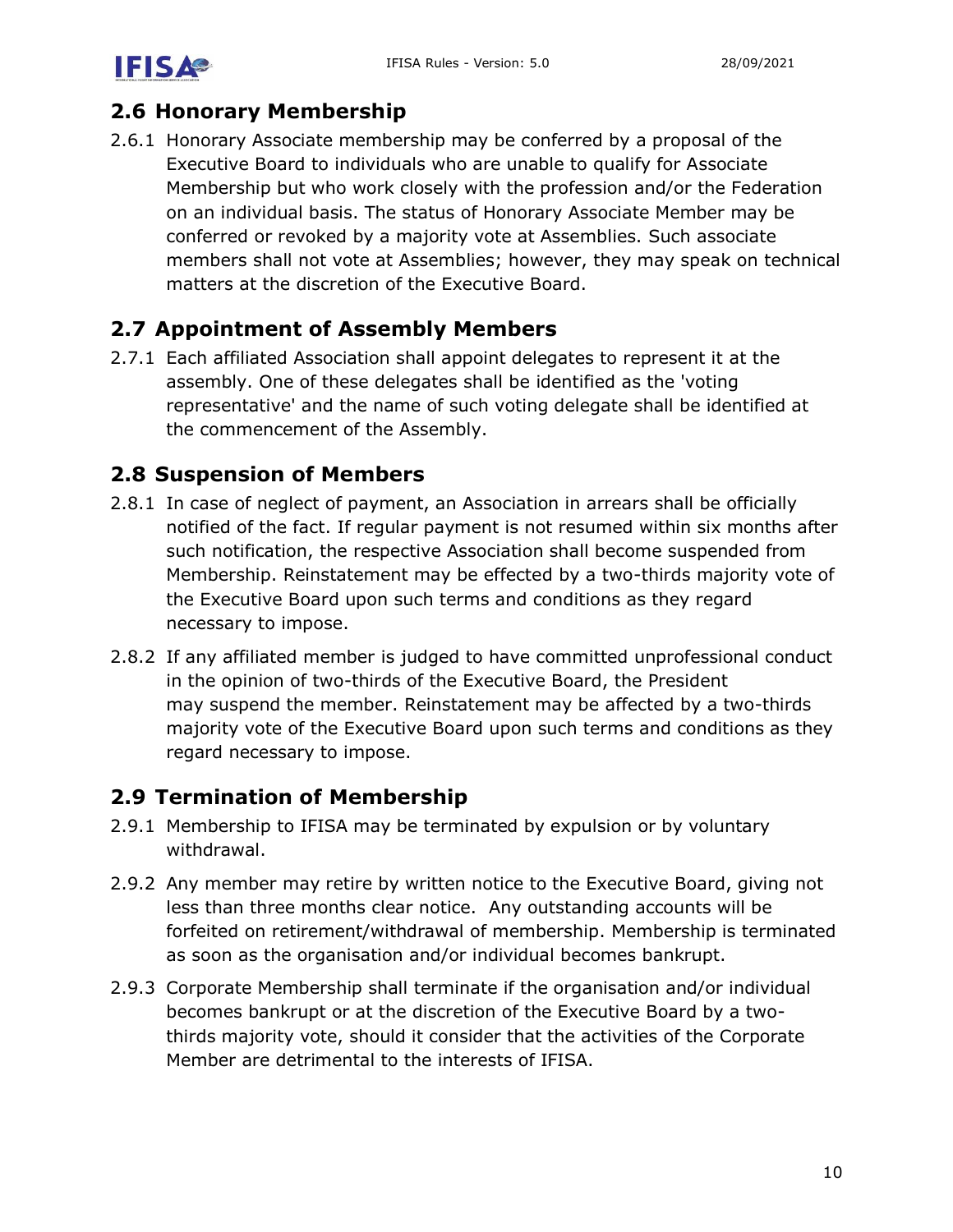

- 2.9.4 Expulsion shall be effective in respect of those affiliated Full Member Associations, which are guilty of acts of conduct prejudicial to the best interest of IFISA and in violation of the Rules in such a manner which is likely to cause harm to IFISA or any affiliated Association.
- 2.9.5 Expulsion shall be effective only at a meeting of the Assembly and shall be determined by a two-thirds majority.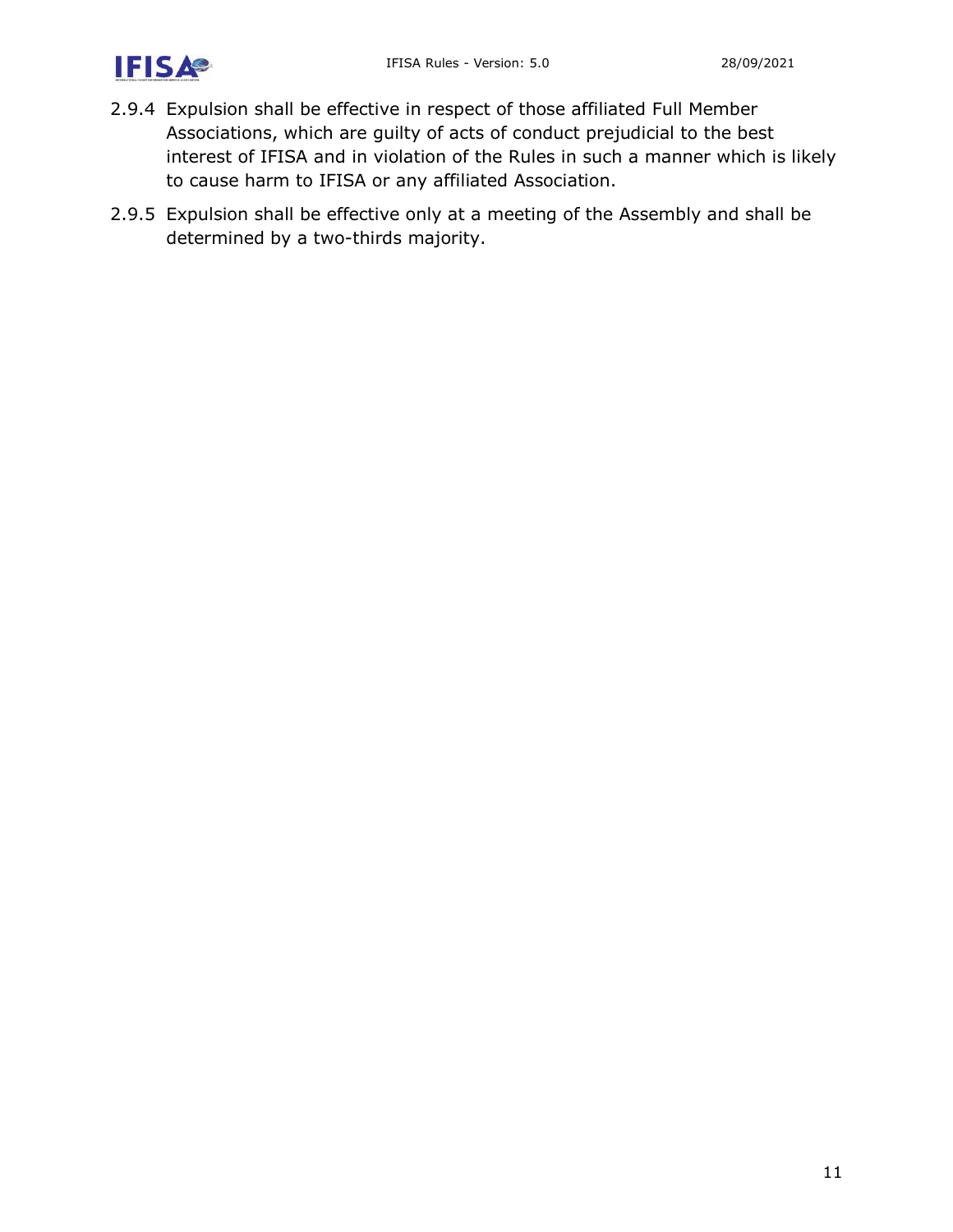

### **Article III: Finance**

#### <span id="page-11-0"></span>**3.1 Determination of Annual Income**

<span id="page-11-1"></span>The Assembly is empowered to determine any Membership fees, annual subscriptions and charges to be paid to IFISA by the member associations, associate members and corporate members.

#### **3.2 Membership Fee**

- 3.2.1 The Membership Fee, if any, shall be decided by the general assembly. The assembly may decide that different member fees apply for different types of members.
- <span id="page-11-2"></span>3.2.2 Membership Fees will be applied to Individual Members with 10 Euros per year.

#### **3.3 Full Member Associations**

<span id="page-11-3"></span>Membership Fees will be applying to Full Members Associations based on the number of FIS Officers represented within the Member Association staggered to the number of members in the association.

Following membership fees will apply:

#### **Associations with up to 25 FISO and AFISO members: 50 Euro per year**

(= 50,0-2,00 Euro per member)

**Associations with up to 40 FISO and AFISO members: 80 Euro per year** 

(= 3,07-2,00 Euro per member)

**Associations with up to 60 FISO and AFISO members: 120 Euro per year**

(= 2,92-2,00 Euro per member)

**Associations with up to 100 FISO and AFISO members: 185 Euro per year**

(= 3,03-1,85 Euro per member)

**Associations with up to 130 FISO and AFISO members:  290 Euro per year**

(= 2,87- 2,23 Euro per member)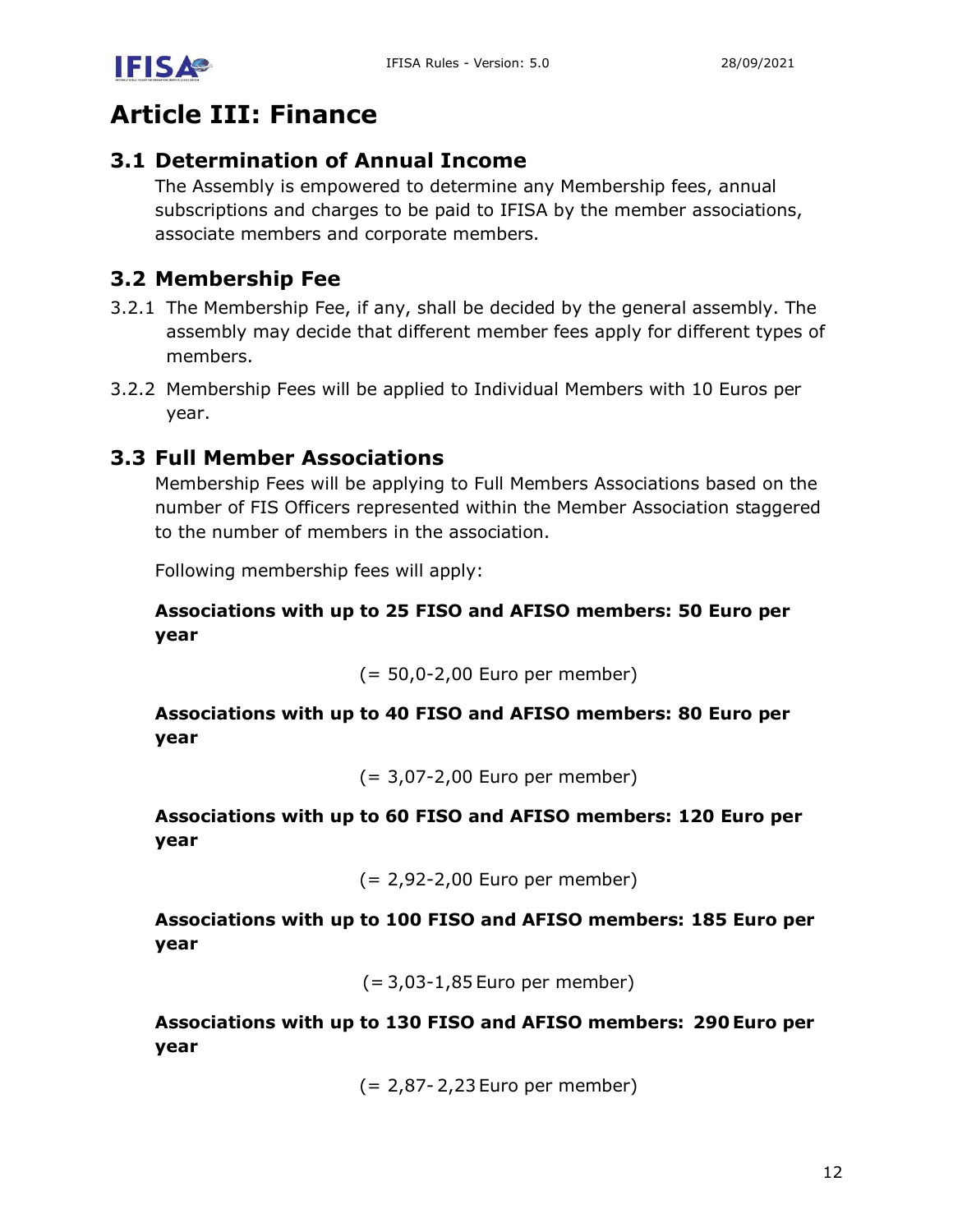

**Associations with up to 160 FISO and AFISO members: 320 Euro per year**

(= 2,44-2,00 Euro per member)

**Associations with more than 160 FISO and AFISO members: 350 Euro per year**

(= max 2,17 Euro per member)

#### **3.4 Associate Membership**

- 3.4.1 Associate Members are free of Membership fees.
- <span id="page-12-0"></span>3.4.2 Associate Members are invited to sponsor IFISA on a voluntary basis.

#### **3.5 Corporate Membership Levels**

Different IFISA Corporate Membership Levels are available.

3.5.1 Bronze Corporate Membership

<span id="page-12-1"></span>Privileges:

a. IFISA Website advertisement via Hyperlink and Logo on IFISA Website

Bronze Corporate Membership Fee: 150,00 Euro per year

3.5.2 Silver Corporate Membership

Privileges:

- a. IFISA Website advertisement via Hyperlink and Logo on IFISA Website
- b. a discount of 10% at IFISA Annual Seminar (sponsorship package)
- c. IFISA Newsletter Advertisement (minimum of 2 Newsletter per year) with an article about the products of the company.

Silver Corporate Membership Fee: 400,00 Euro per year

3.5.3 Gold Corporate Membership

Privileges:

- a. IFISA Website advertisement via Hyperlink and Logo on IFISA Website
- b. a discount of 10% at IFISA Annual Seminar (sponsorship package)
- c. IFISA Newsletter Advertisement (minimum of 2 Newsletter per year) with an article about the products of the company.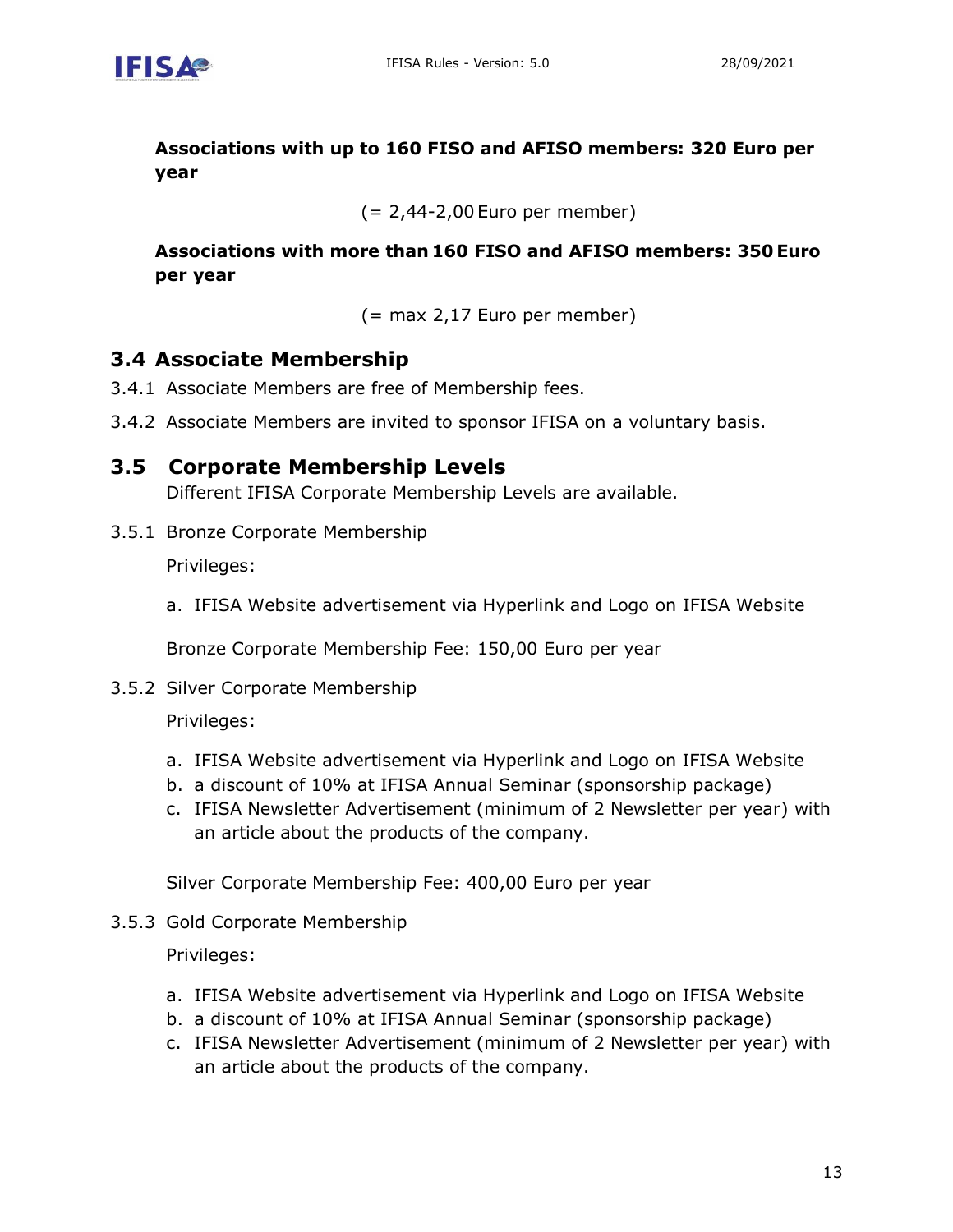

d. each official document will be included the logo "official partner" (or other designation)

Gold Corporate Membership Fee 600,00 Euro per year

#### **3.6 Suspension and Cancelation of Membership**

Members who are not able to pay their Membership Fees have the possibility to suspend their Membership for a period of time until they are able to pay their Membership Fees. This procedure is only applicable when:

- <span id="page-13-0"></span>1. The Association or Individual Members inform the IFISA Executive Board well in advance about the situation.
- 2. The Executive Board will approve the suspension of membership for a limited period of time, which will not extend more than 3 years.
- 3. The maximum time frame for a suspension of membership fees is 3 years.
- 4. The association has to have good reasons for applying the suspension procedure.
- 5. During the suspension time, the association has no right to vote on elections or other IFISA assembly voting's.
- 6. If the association or individual member is not able to pay the membership fee after 3 years, the IFISA Executive Board can decide to cancel Membership.
- 7. After 3 years the membership fees of the past 3 years must be paid to stop the process of membership suspension and/or cancellation.

#### **3.7 IFISA finances**

IFISA shall be a non-profit organisation. All income from e.g. seminars, gifts and membership fees shall go to activities and other costs that benefit the IFISA members or causes in line with the IFISA objectives.

#### <span id="page-13-1"></span>**3.8 Financial Year, Books of Account and Budget**

- 3.8.1 The financial year of IFISA shall commence on 1st July and expire on 30th June each year.
- <span id="page-13-2"></span>3.8.2 Books of account shall be kept, indicating IFISA´s assets, creditors/liabilities and debtors, as well as the sums of money received and expended, and the manner in which these sums have been dealt with.
- 3.8.3 The budget and accounts shall be presented annually by the Treasurer for approval by the assembly.

The balance sheet and the accounts of income and expenditure of the last financial year shall be made available to the affiliated Associations at the annual Assembly.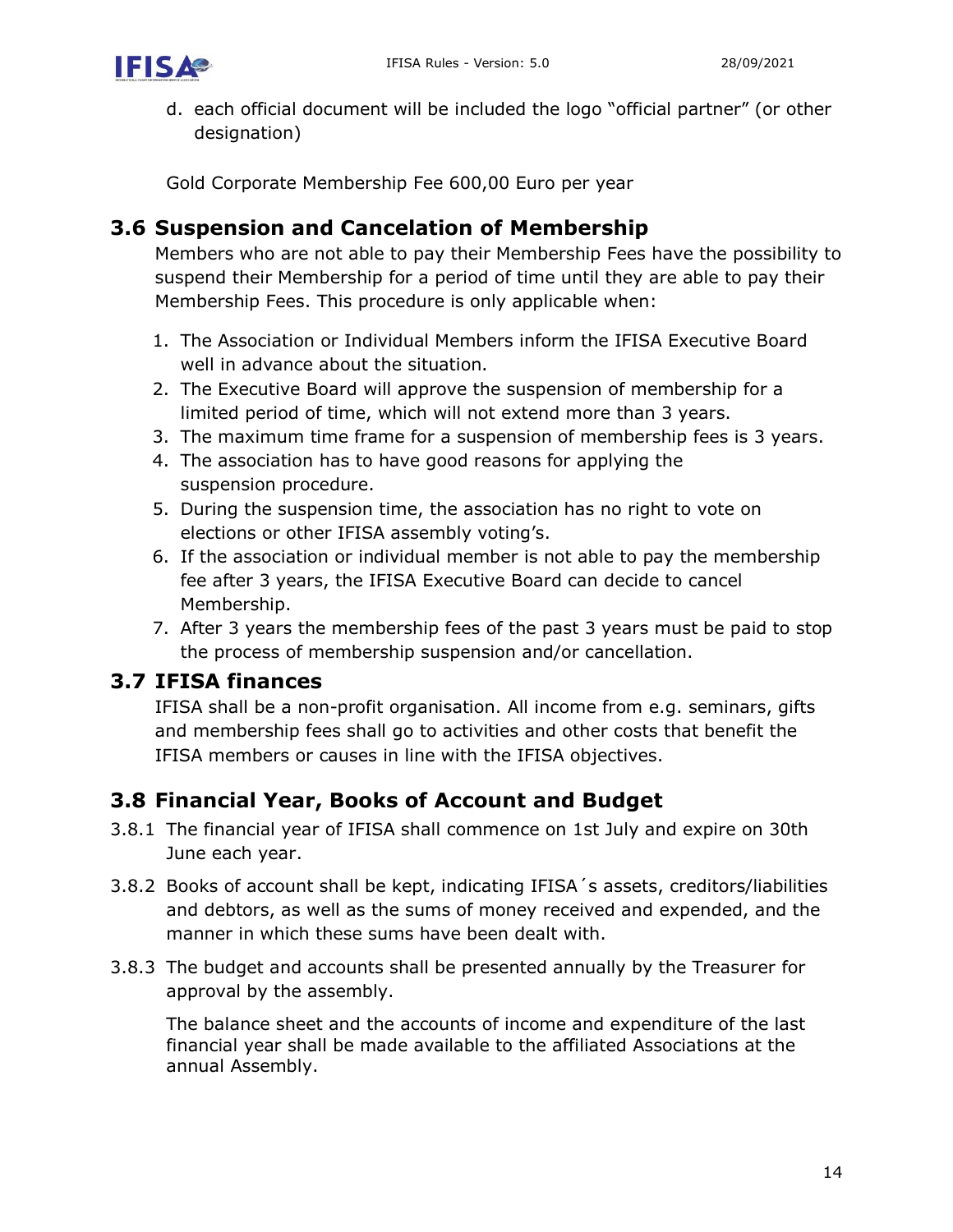

#### **3.9 Currency**

All Membership fees, annual subscriptions and charges shall be levied in the currency that is applicable to the nation that IFISA at the time is registered and has its administrative office and bank account.

#### <span id="page-14-0"></span>**3.10 Accounts**

The principal bank account of IFISA shall be in the name of the International Flight Information Service Association and cheques drawn thereon shall be signed by the Treasurer and/or the Secretary of IFISA.

#### <span id="page-14-2"></span><span id="page-14-1"></span>**3.11 Expenditure and Allowances**

The officers of the Executive Board and other persons specifically designated by the Assembly shall be paid their expenses in connection with duties authorised and undertaken on behalf of IFISA. They shall not receive any salary except that, by the majority decision of Assembly, separate specific payments may be granted. The expenses of "delegates" incurred in attendance at Assemblies will not be met from IFISA funds.

#### **3.12 Financial Liabilities**

- <span id="page-14-3"></span>3.12.1 No elective officer or agent of IFISA, either singly or jointly with others, except as designated and provided in the Rules, shall have the power to make any bill, note, cheque or other negotiable instrument payable or endorse the same in the name of IFISA, or contract or cause to be contracted any debts or liabilities in the name of or on behalf of IFISA.
- 3.12.2 Notwithstanding the provisions stated in 8.1 above, the President shall be authorised to approve expenditure of an urgent nature, subject always to those conditions which have been determined by the Executive Board.

#### <span id="page-14-4"></span>**3.13 Auditors**

The Assembly shall appoint auditors who will be responsible for checking IFISA accounts and the management of financial activities by the Treasurer prior to the Assembly. The auditors shall deliver a written report of their findings to the Assembly and at such other times as may be requested by the officers or by the Assembly.

#### <span id="page-14-5"></span>**3.14 Indemnity**

The officers, the President, the Vice-President, the Secretary, the Treasurer, the Board Member(s), the Auditors, and the member associations of IFISA and every of them, everyone of their heirs, executors and administrators shall be indemnified and secured harmless out of the assets of IFISA from and against all actions, costs, charges, losses, damages and expenses which they or any of them, their or any of their heirs, executors or administrators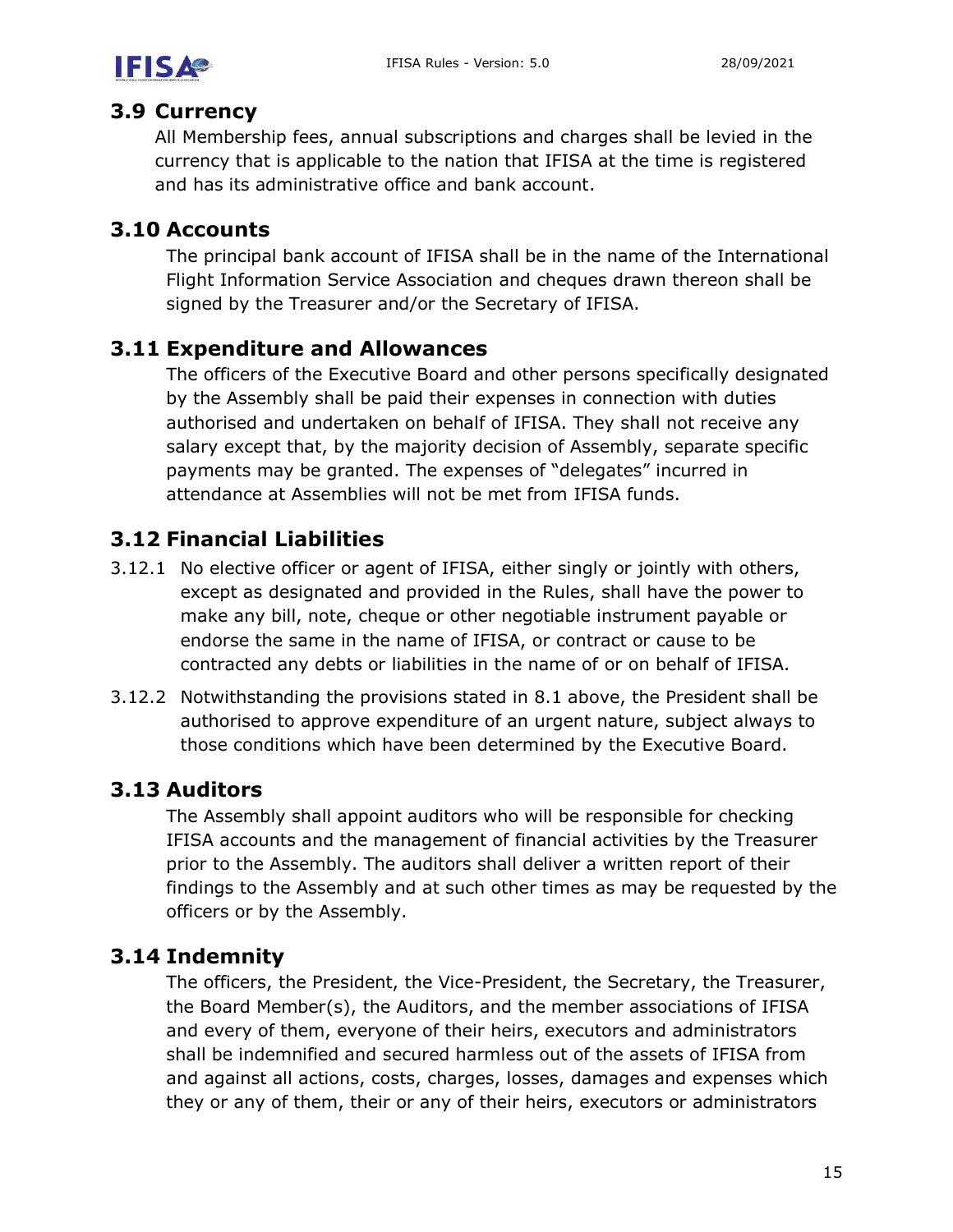

shall or may incur or sustain by or by reason of any act done, concurred in, or omitted in, or about the execution of their duty in their respective offices or trusts except such (if any) as they shall incur or sustain by, or through their own wilful neglect or default, or through their own dishonesty respectively, and none of them shall be answerable for the acts, receipts, neglects or defaults of the other or others of them or for joining in any receipt for the sake of conformity or for the defaults of any bankers or other persons with whom monies or effects belonging to IFISA or its members shall or may be lodged or deposited for safer custody, or for the insufficiency or deficiency of any security upon which any monies of or belonging to IFISA shall be invested, or for any other losses, misfortunes or damages which may happen in the execution of their respective offices or trusts, or in relation thereto, except the same shall happen by or through their own wilful neglect or default, or by their own dishonesty respectively.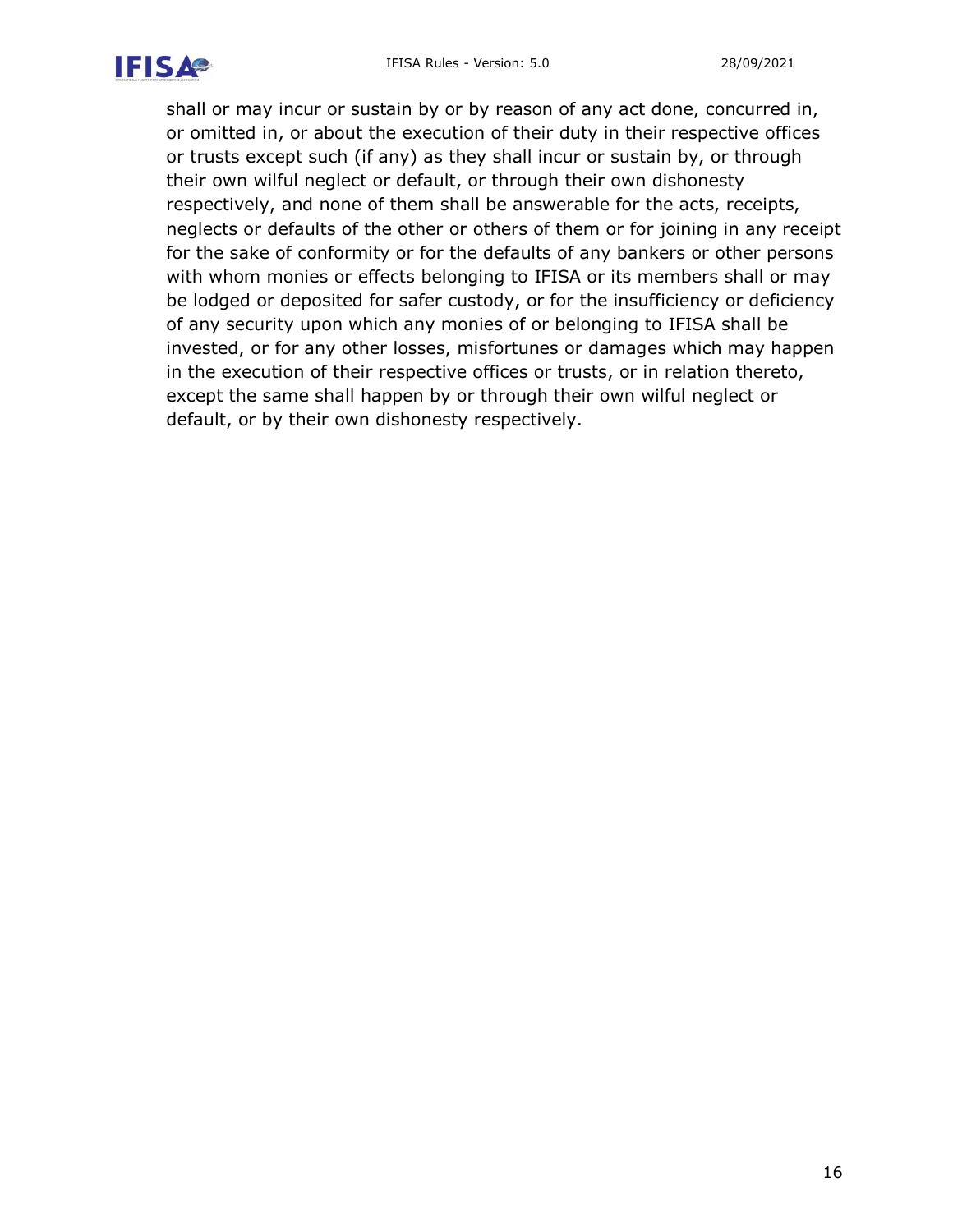

#### **Article IV: Meetings**

#### **4.1 Types of Meeting**

<span id="page-16-0"></span>4.1.1 Assembly meeting

<span id="page-16-1"></span>These meetings shall take place annually (normally during the month of September) at such time and place as an Assembly or the IFISA Executive Board shall have decided.

Notice shall be given by the Executive Board to affiliated members at least 3 months before the date of a General Meeting. Each year, the Assembly will have special powers and these are:

- the authority to amend the Rules and
- Elect/re-elect officers of the Executive Board as per the election schedule kept by the Secretary.

#### 4.1.2 Special Assembly meetings

These meetings to decide on matter or matters of urgency, may be convened by a simple majority of an Assembly in session, or by a decision of Assembly members (so named in accordance with Article I, Section 2(d)), which is supported by at least half of said Assembly members who respond to the question as put before them by the IFISA Executive Board.

4.1.3 IFISA Executive Board Meetings

Meetings are held on a regular basis upon the decision of the Executive Board. Meetings can be held as physical meetings or teleconferences. A meeting shall be announced at least 2 weeks in advance. If a physical meeting is booked it shall be announced at least 6 weeks before. The announcement of a meeting shall include a meeting agenda. Meeting notes shall be taken and made available to all board members after the meeting.

#### **4.2 Attendance at meetings**

4.2.1 Assembly meetings

These shall consist of the officers of IFISA, plus Assembly representatives as per Article I, Section 2(d).

<span id="page-16-2"></span>4.2.2 Special Assembly meetings

These shall consist of those eligible to attend this type of Assembly.

4.2.3 Executive Board meetings

These shall consist of the officers of IFISA.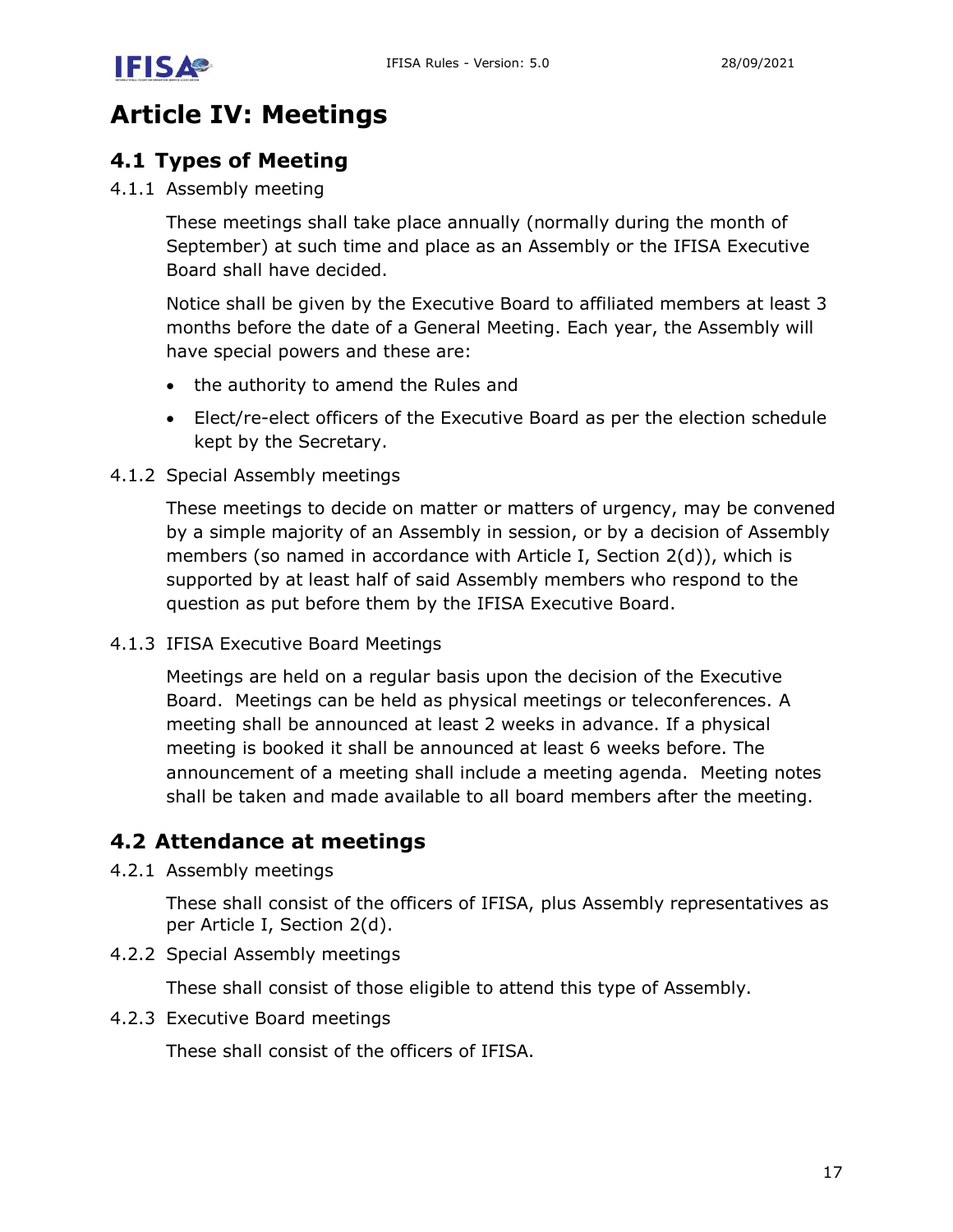#### 4.2.4 Advisor Attendance

Each affiliate may, in addition to their Assemblymember, have in attendance other representatives for their organisation as advisors and/or committee participants. These representatives may not speak at Assemblies unless called upon by their individual Assemblymember. In the event of meeting space limitations, these representatives may be required to not sit at the Assembly meeting table.

#### 4.2.5 Proxy Attendance

In the event a member Association (Article I, Section 2(d)) is unable to attend a meeting, the duly designated proxy or deputy shall present to the Assembly a credential in duplicate, countersigned by the President or Chairman and the Secretary or other officials of the respective affiliate. The original shall be retained by the Secretary of IFISA. Voting powers during temporary absences from an Assembly are to be dealt with in accordance with ANNEX 3, section 11 of the IFISA Rules.

#### 4.2.6 General Attendees

These consist of other persons permitted to attend meetings and shall consist of those designated to carry out specific meeting duties, Associate members, observers from appropriate organisations, invited guests and corporate members as authorised by the officers of IFISA.

#### **4.3 Jurisdiction**

<span id="page-17-0"></span>All duly convened meetings, namely Assemblies and Executive Board meetings, have full authority to make decisions and determinations that are binding upon IFISA. However, the authority of special meetings shall be limited solely to the subject or subjects specifically indicated in the agenda of such special meetings.

#### **4.4 Quorum**

A quorum shall consist of a simple majority of those member associations eligible to attend Assemblies.

#### <span id="page-17-1"></span>**4.5 Voting**

<span id="page-17-2"></span>4.5.1 Members entitled to vote are Full IFISA Members. All questions properly brought before a meeting shall be determined by a majority vote of the voting representatives on the basis of one vote per country. In case there are two full members from one country, each full member will have a fraction of one single vote. The rules of order to be followed at any and all meetings shall be specified in the Rules.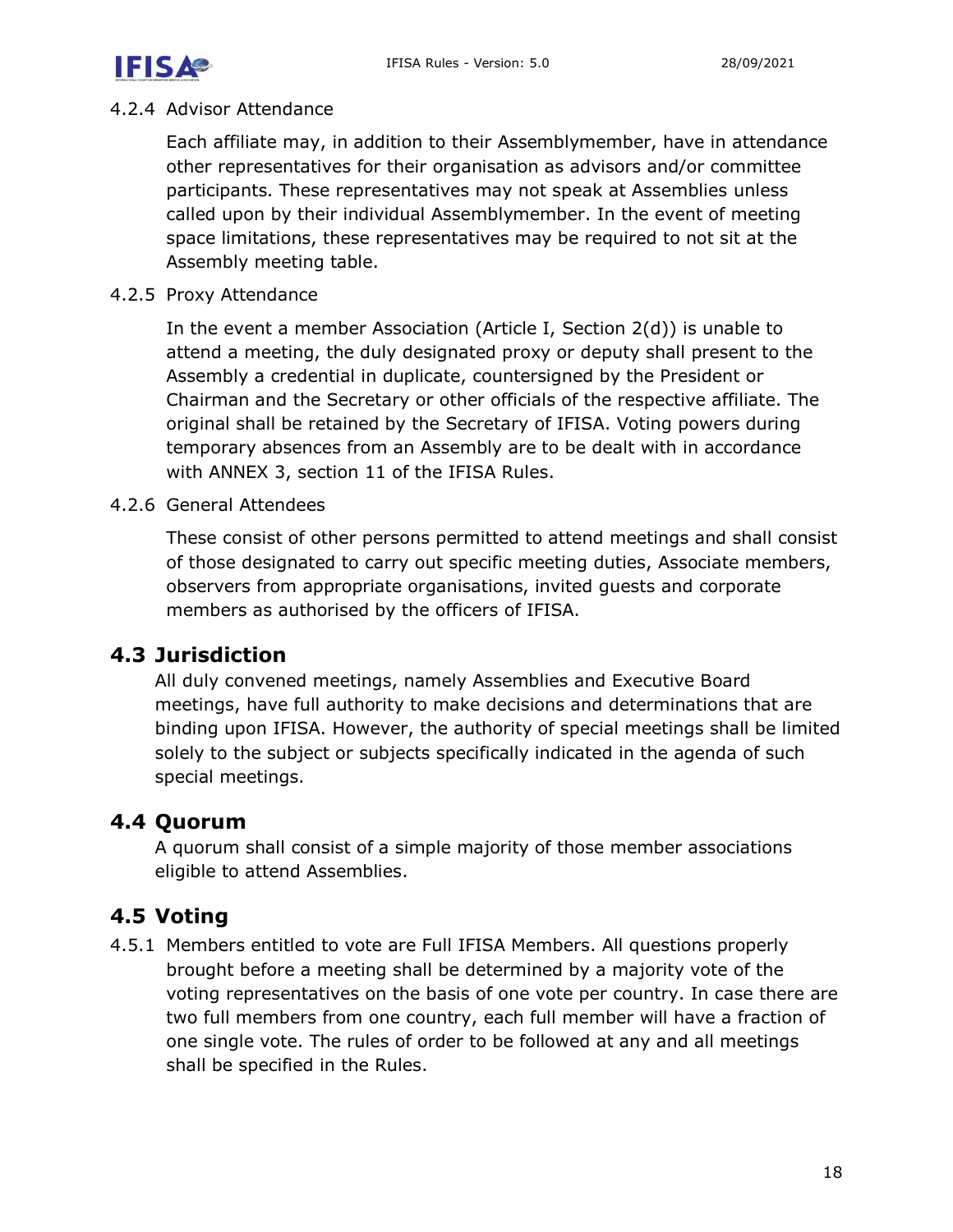

- 4.5.2 If a voting delegate is temporarily absent during the assembly or is not able to attend the assembly, he/she may assign his/her voting powers to an alternative delegate. Such a delegation shall be made in writing and the letter must be brought to the assembly meeting by the delegate that the voting has been delegated to so that the letter can be shown to the executive board.
- 4.5.3 An elective officer of IFISA shall not be entitled to a vote except when he is an Assemblymember. In the event of equality of votes, the Chairman, even if he is not an Assemblymember shall have a casting vote. Resolutions passed at Assemblies will become IFISA policy. An amendment to the Rules requires a two-thirds majority of the votes to be cast in favour of the amendment by the Assembly members present and voting.
- 4.5.4 At an Assembly or Special Assembly, any Resolution put to the vote shall be decided by a show of hands unless three members present or in proxy, or the President shall demand a poll. Unless a poll be demanded a declaration by the President that the Resolution on a show of hands has been carried, carried unanimously, carried by a particular majority or lost and an entry to that effect made in the minutes of the meeting shall be conclusive evidence of the fact without proof of the number of votes recorded in favour or against such Resolution.

#### **4.6 Order of Business**

The order of business at Assemblies shall be as follows:

<span id="page-18-0"></span>1. Call to order by President.

2. The roll call of Assembly members and determination of who present is entitled to vote.

- 3. Apologies for absence.
- 4. Nomination and the election of Auditors & Signatory.
- 5. Reading of the IFISA annual activity report
- 6. Reading of the IFISA annual financial report as well as balance report
- 7. Voting regarding indemnity for the past years executive board.

8. Reading and presentation of the budget and plan of activity for the upcoming year

- 9. Voting about the budget and plan of activity for the upcoming year.
- 10. Consideration of matters raised by the executive board.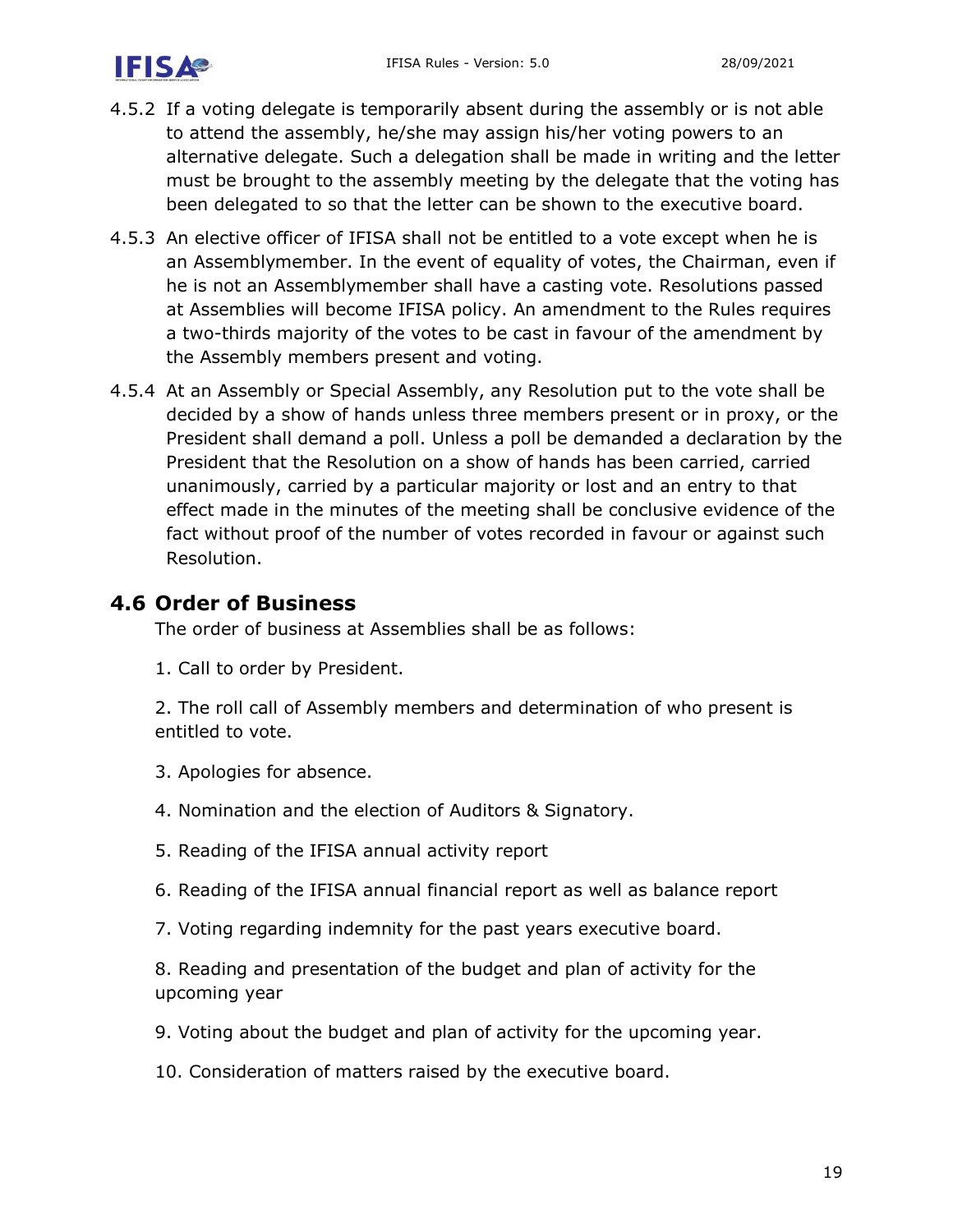

- 11. Consideration of matters submitted in writing by members.
- 12. Nomination and the election of officers.
- 13. Future meetings and closure.

Agenda items may be proposed from member Associations or from the executives of IFISA. The final agenda shall be issued at least thirty days prior to a special Assembly and at least sixty days prior to all other types of Assemblies.

#### **4.7 Proceedings at Assemblies**

- 4.7.1 The President, or in his absence, the Vice-President, or in his absence one of the Members of the Executive Board, shall take the Chair at all Assemblies.
- <span id="page-19-0"></span>4.7.2 Each speaker shall address him/herself solely to the Chair. The Chairperson shall have sole discretion for the order of calling speakers.
- 4.7.3 A motion of a matter to be discussed by the general assembly may be submitted by a full member at the latest 4 weeks before the date of the assembly meeting.
- 4.7.4 A motion from a full member submitted to the executive board shall be processed and prepared by the executive board so it can be presented at the assembly meeting with a well-prepared answer and suggestion of way forward by the executive board.
- 4.7.5 A motion from a full member or a motion from the executive board shall be discussed by the assembly in a democratic manner. Each full member is allowed to speak his/her opinion. Each speaker shall be given its turn to say his/her opinion. When app opinions have been heard a cast of votes from the full members shall be made to determine the way forward.
- 4.7.6 No full member may speak more than once on the same motion, except with the permission of the Chairman, provided always that the proposer of a motion has the right of reply before the motion or amendment is put.
- 4.7.7 The regular order of business may be changed or suspended by the President or by a two-thirds majority of the meeting.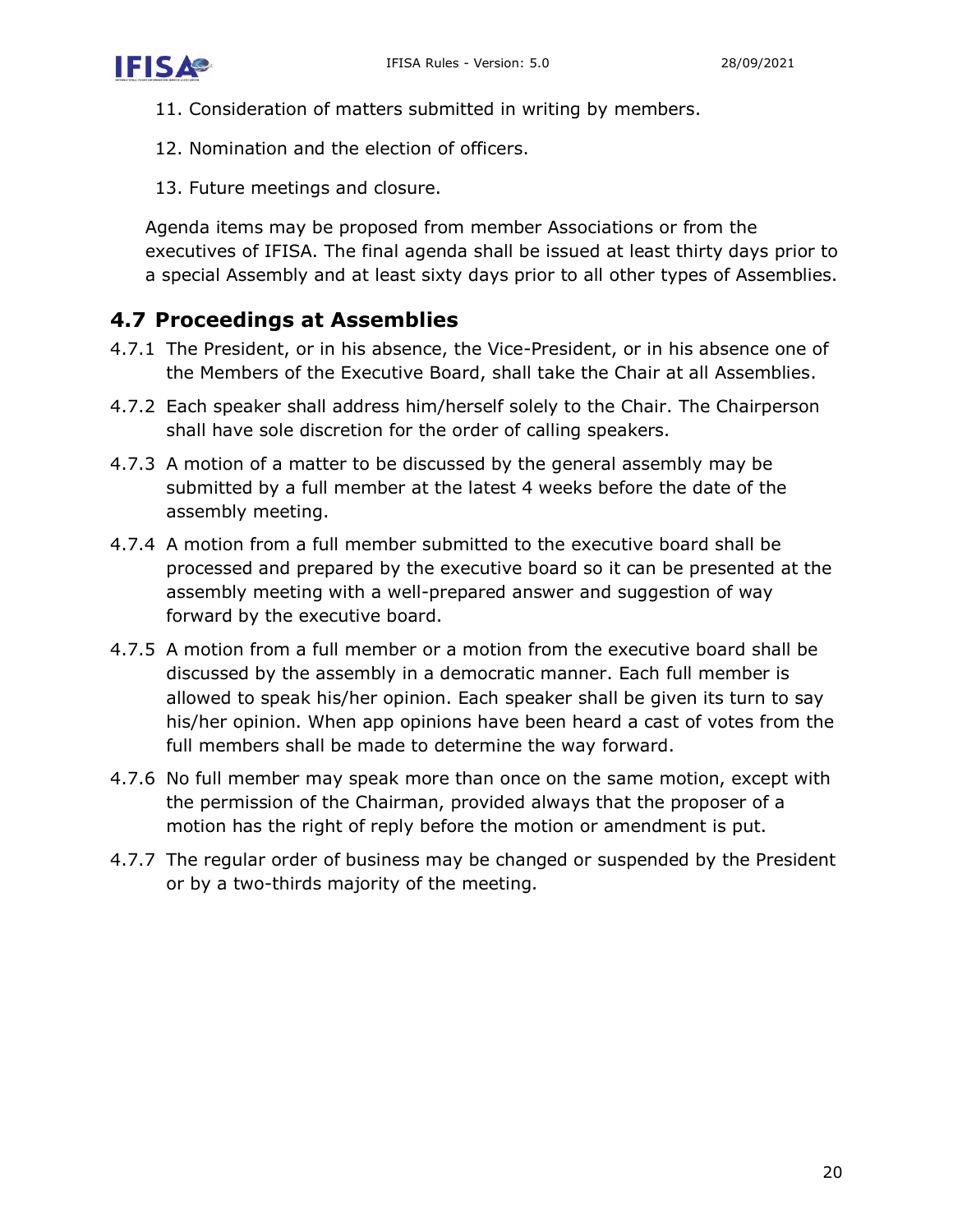

#### **Article V: Executive Board**

#### <span id="page-20-0"></span>**5.1 Number of Elective Officers**

<span id="page-20-1"></span>The elective officers of IFISA shall be: President, Vice President, Secretary, Treasurer, and if determined by the Executive Board two further Board Members (or additional Board Members if deemed necessary by the Executive Board).

#### **5.2 Eligibility and Election**

- 5.2.1 The elective Officers of IFISA shall be members in good standing or officers of an Association affiliated to IFISA and have the written support of their Association.
- <span id="page-20-2"></span>5.2.2 Officers shall be elected by ballot at the annual Assembly. In order to stand for election, an individual has to be a member of a member Association and his/her nomination need previously be brought in writing to the Secretary. The terms of office of a member of the Executive Board will be three years and in order to ensure continuity of expertise not more than 50% of the elective officers should be elected at any Assembly. The Secretary will keep a record of who is due to Retire. Retiring officers can be nominated for reelection.
- 5.2.3 Election of Officers shall be based on the principle of requiring a majority of the votes cast, which is fifty percent plus one. In the event that no one nominee receives a majority of votes cast for a specific office, then a further run-off election will be held between the two candidates receiving the highest number of votes. In the case of a tie at any stage in the voting procedure the said tie shall be broken by revaluating for those candidates with equal votes.
- 5.2.4 The Officer/s shall take office immediately after Assembly and shall hold office as described herein.
- 5.2.5 In the event of the resignation or retirement of an officer during his term of office, the Executive Board is empowered to take steps to co-opt a substitute officer on a temporary basis subject to ratification by Assembly.

#### **5.3 Authority and Responsibility**

The elective officers collectively shall constitute the Executive Board authority and direction of IFISA unless Assembly is in session. Individually, the authority and responsibility of the elective officer shall be:

#### <span id="page-20-3"></span>5.3.1 President

The President is responsible for the chairmanship of the Executive Board and the leadership of IFISA in accordance with the Rules. The President shall preside at all meetings (or select a suitable deputy), shall supervise all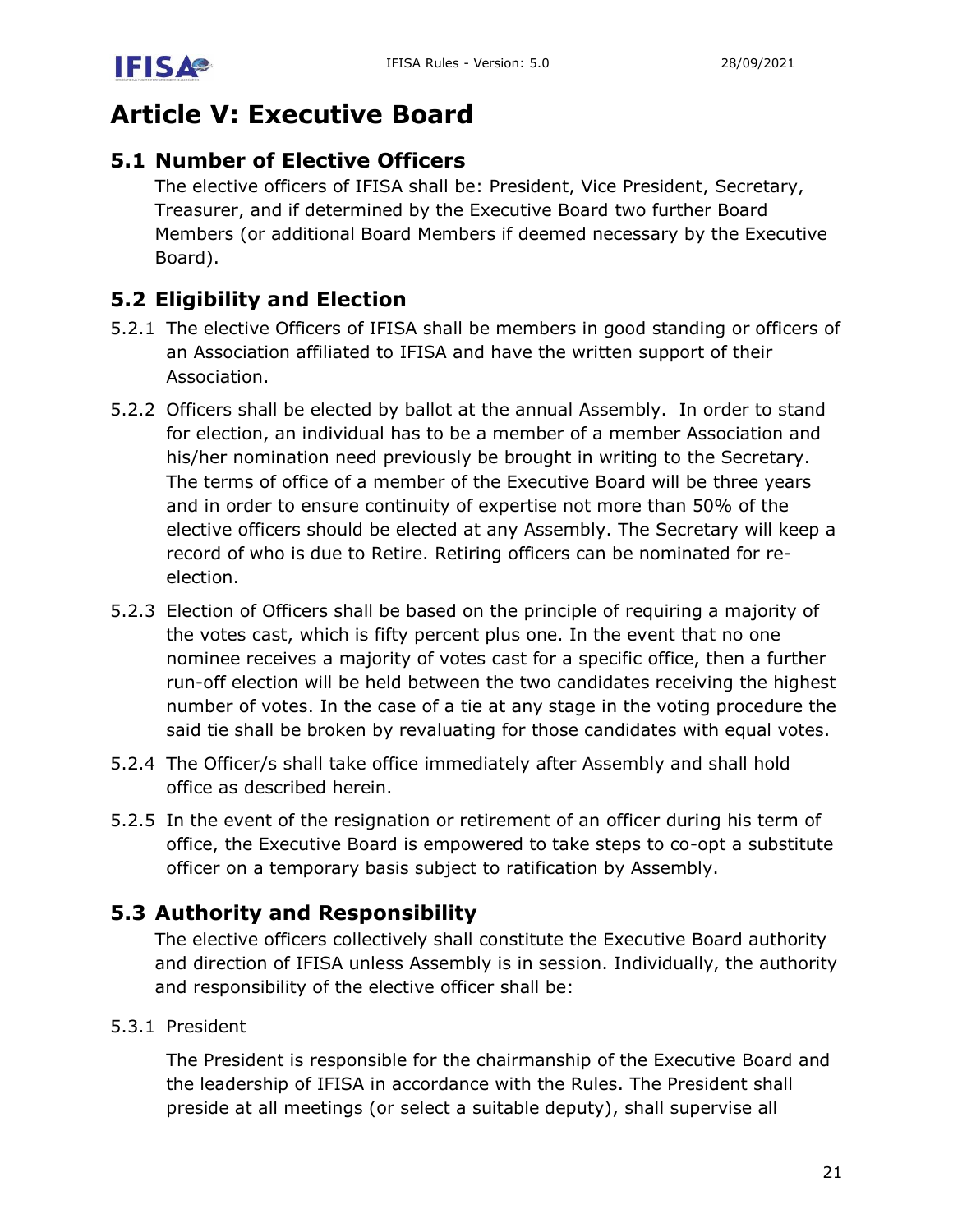

activities of IFISA, and shall sign official documents as appropriate. He shall be responsible for the selection of representatives' at all external meetings in the absence of an appointed representative by the Assembly. He shall carry out other responsibilities as prescribed within the IFISA Rules.

Further specific responsibilities of the President are:

- To approve an expenditure of an urgent nature subject to any conditions as from time to time determined by Resolution of the Executive Board.
- To make public comment on behalf of the Association on matters concerning Flight Information Service or the interests of Flight Information Service Officers, where possible following due coordination with the Vice-President.
- To carry out on behalf of the Association any specific actions as directed by the Executive Board appropriate to the office of President.
- To handle relations with external organisations

#### 5.3.2 Vice President

The Vice President is a member of the Executive Board and an officer of the Executive Board and shall deputise for the President whenever necessary, on each occasion assuming the specific responsibilities of the President and in the absence of a President, shall exercise leadership of the Association, in accordance with the Rules.

Further specific responsibilities of the Vice President are:

- To provide guidance and advice to new members of the Executive Board in order to facilitate their expeditious assimilation into the work of the Board.
- To provide, in conjunction with the Treasurer, after the end of the financial year, to the next following Executive Board meeting, a statement comparing expenditure with the budget for the previous year.
- To prepare an annual budget for submission to the Treasurer.
- To make public comment on behalf of the Association on matters concerning Flight Information Service or the interests of Flight Information Service Officers, where possible following due coordination with the President.
- To assist the president in the relations with external organisations.

#### 5.3.3 Secretary

The Secretary shall be responsible for the management and administration of all activities of IFISA and shall conduct all correspondence on behalf of IFISA as directed by the President and/or the Assembly.

Further specific responsibilities of the Secretary are: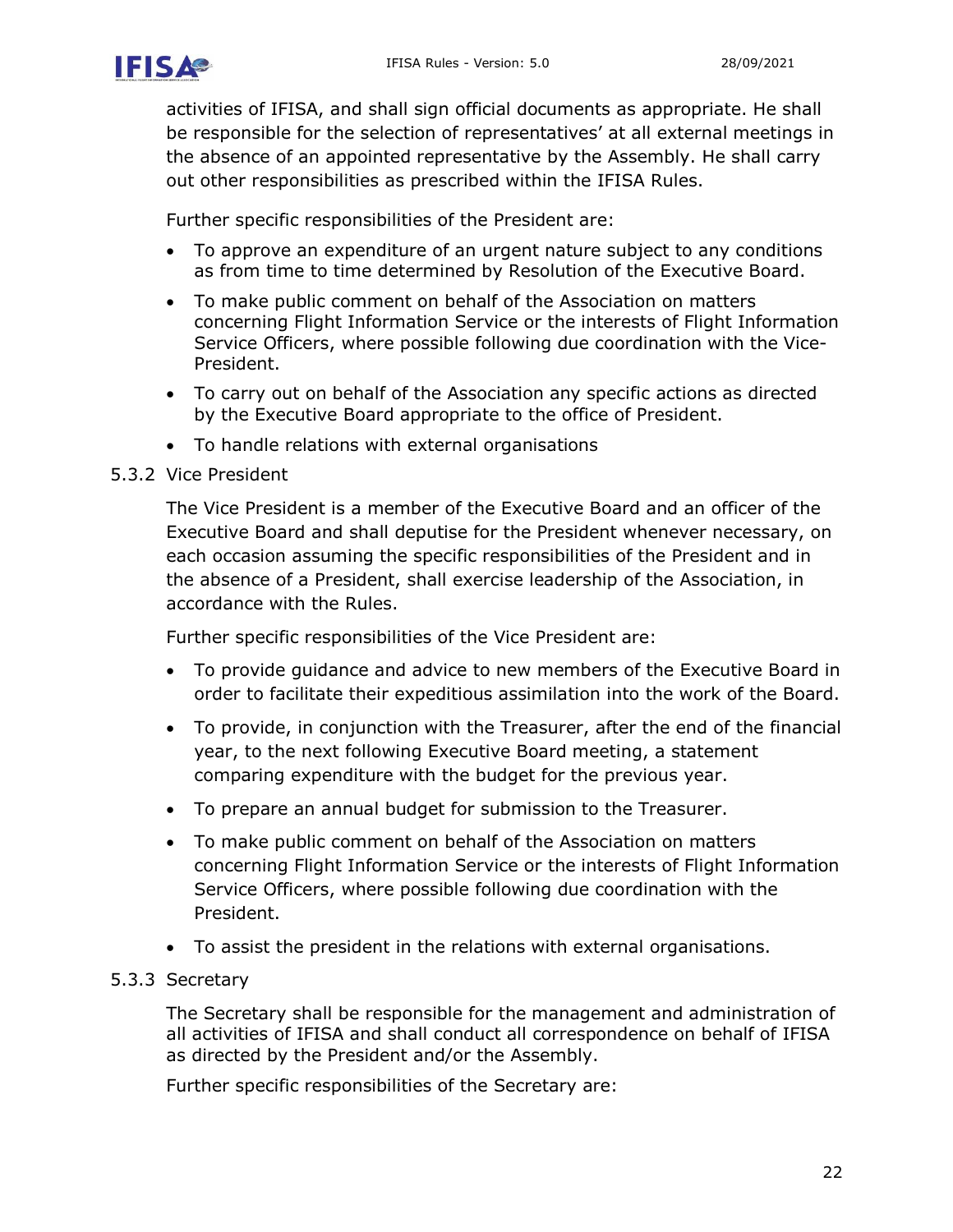Arrangement and notification of the Executive Board Meetings, Assemblies and Special Assemblies and for ensuring that such meetings are conducted in accordance with the By-Laws.

- To ensure that notes of all Meetings (Executive Board, Assemblies and Special Assemblies) are produced and distributed as appropriate and the notes are archived.
- To ensure that all vacancies on the Executive Board or other committees are promulgated and for the collation of all nominees.
- To ensure that elections for the Executive Board and other Committees are conducted according to the By-Laws, and in addition receive all letters of resignation from members of the Executive Board or who are unable to complete their term of office.
- To carry out on behalf of the Association any specific actions as directed by the Executive Board appropriate to the Office of Secretary.

#### 5.3.4 Treasurer

The Treasurer shall be responsible for IFISA´s financial and administrative arrangements and for all funds which he receives and shall deposit all such funds in the name of IFISA in such bank or banks as the Executive Board may designate. The Treasurer is required to ensure that all activities are conducted in accordance with the By-Laws and shall cause to be exhibited at all reasonable times his books and accounts to any officer or Assemblymember. A complete statement of the financial position of IFISA shall be rendered by the Treasurer to Assemblies and Executive Board meetings.

Further specific responsibilities of the Treasurer are:

- To make, sign and endorse in the name of IFISA the cheques, drafts, electronic transfers, warrants and orders for the payment of money unless this is delegated to another Member of the Executive Board in accordance with the Rules.
- To be responsible for all financial matters with regard to the Association's finances.
- To ensure that the annual Association accounts are presented to the deputy of the Executive Board at the close of each financial year and that a full financial report is presented at the Assembly.
- To maintain records of all financial transactions and associated duties of a book-keeper.
- Ensure that all electronic banking including any direct debits is conducted to the satisfaction of the bankers and accountants.
- To prepare IFISA´s annual budget based on the anticipated income and requested expenditure from other Executive Board Members.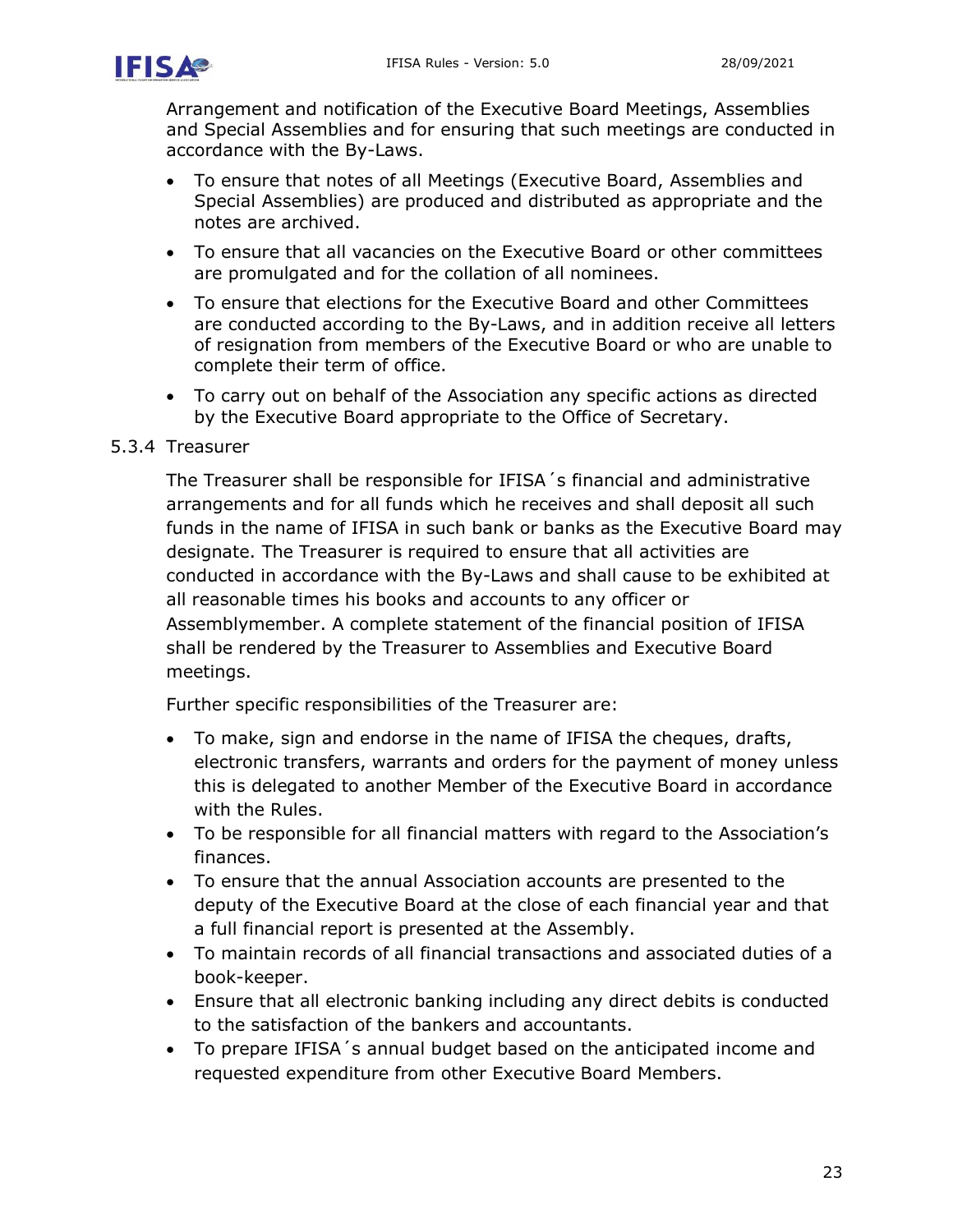

- To carry out on behalf of IFISA any specific actions as directed by the Executive Board, appropriate to the office of Treasurer.
- To manage the day to day financial affairs of the Association including:
	- Oversee and organise the collection of subscriptions
	- Payment of Invoices
	- Payment and reconciliation of claims
	- Maintain a contemporaneous record of income and expenditure

#### 5.3.5 Firmatecknare

Firmatecknare can be translated as authorized signatory. The firmatecknare has the right to sign for the association in legal matters such as signing contracts. The main task of the firmatecknare is to sign for bank matters such as opening a bank account or tax matters such as signing the tax return. The association is registered in Sweden and as such it needs a person to act as signatory ("firmatecknare"). To simplify procedures, the Executive Board shall appoint one board member as signatory in or as close to Sweden, who can sign for the association.

5.3.6 Board Member(s)

A Board Member is an elective officer of the Executive Board. The number of additional Board Members shall be decided by the Assembly after a proposal by the Executive Board. Any Board Member takes over such duties/roles/tasks as may be assigned by the Executive Board.

5.3.7 Powers and Duties of the Executive Board

The Members of the Executive Board may, if necessary, in urgent cases, appoint any representative of any Full Member Association to Board Member to fill a vacancy in order to ensure adequate representation of all members' interests. Any such appointment shall be for the period until the next Assembly.

The Executive Board may by Resolution signed by two-thirds of its number, remove any Member of the Board before the expiration of his term of office.

A member of the Executive Board shall vacate his office if he resigns from office or ceases.

The Executive Board shall cause proper notes to be made of the proceedings of all IFISA meetings and all business transacted at such meetings. Any such notes of any meeting, if purporting to be signed by the person presiding at such meeting, or by the person presiding at the next succeeding meeting shall be prima facie evidence without any further proof of the facts therein.

5.3.8 Proceedings of the Executive Board

- The Executive Board may meet together for the despatch of business, adjourn and otherwise regulate its meetings as it thinks fit.
- A Quorum shall consist of at least three (3) members of the EB.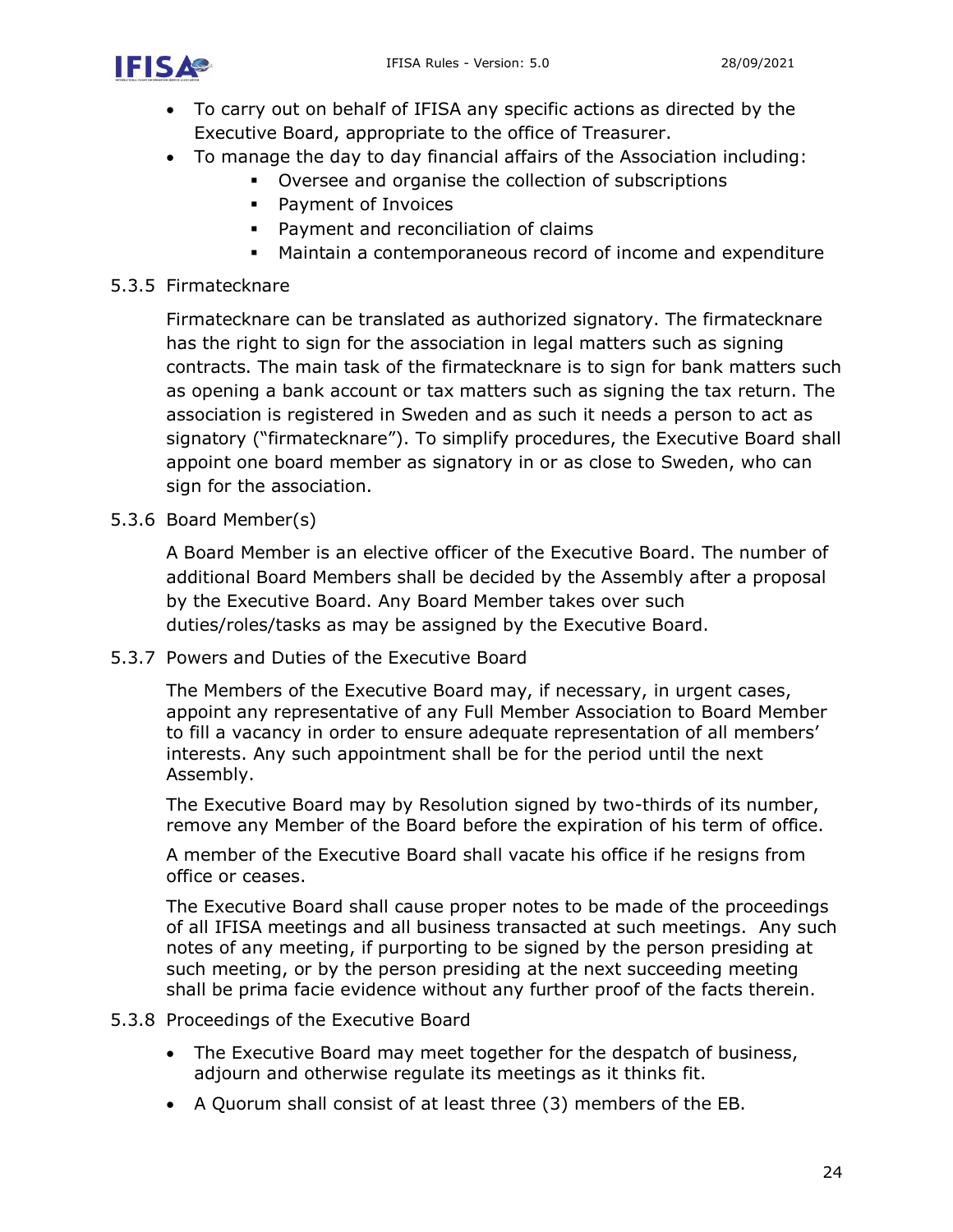- Questions arising at any meeting shall be decided by a majority vote.
- In the case of an equality of votes, the President shall have a second or casting vote.
- The President, or in his absence the Vice President shall be the President of all meetings of the Executive Board.
- <span id="page-24-0"></span>• Unless otherwise agreed the Secretary shall at any time summon a meeting of the Executive Board.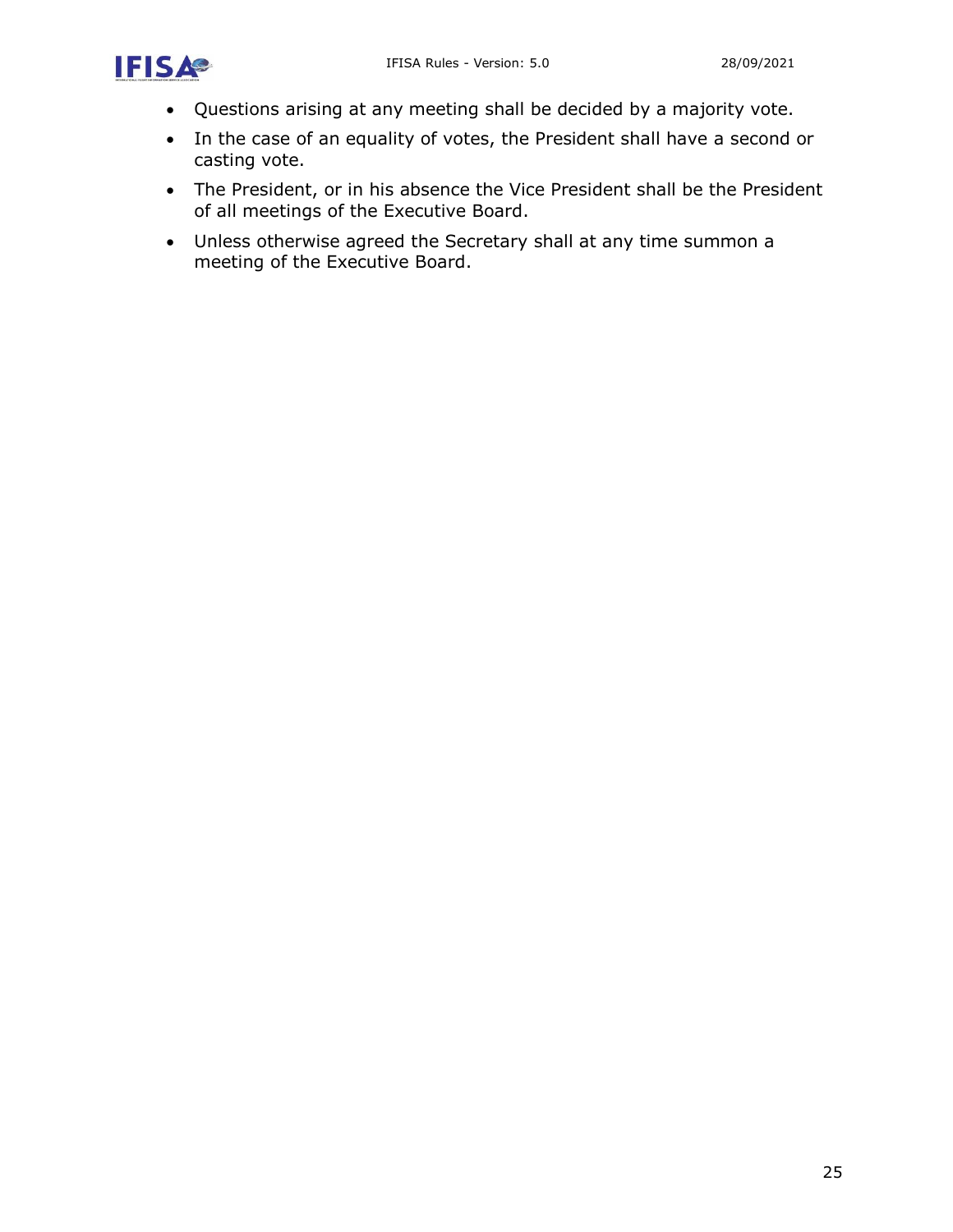

#### **Article VI: Management**

#### **6.1 Changes of the Rules**

<span id="page-25-0"></span>This Rules shall remain in force and effect, and shall not be altered, added to, amended or rescinded, except at Assembly as set out in Article IV, Section 1.1, or special Assembly, of which due notice shall have been given in accordance with Article IV, Section 1.2.

#### **6.2 Interpretation**

<span id="page-25-1"></span>This Rules shall be interpreted by the President. In addition, he shall rule upon all questions properly presented and seconded before a meeting as defined in Article IV. In the event that an Assemblymember disputes the President's ruling, the President shall, if the Assemblymember has a person who seconded the request for a ruling, put the question to the Assembly. Said dispute, will then be decided by a majority vote of Assembly members in attendance and voting.

#### **6.3 Draft Releases**

<span id="page-25-2"></span>In order that IFISA policy may be determined, where no Resolution or Rules exist, a statement of the matter concerned may be issued to all members and, in the absence of objection, be deemed policy. At least sixty days for reply shall be allowed unless the matter needs to be decided sooner.

#### **6.4 Relations with External Organisations**

<span id="page-25-3"></span>IFISA shall develop and maintain working relationships with other appropriate international, regional and national organisations as may be decided from time to time by the Executive Board by Resolution. Regional organisations shall be contacted through IFISA Regional Directors (if existing). National organisations shall be contacted through the appropriate Member Association where one exists.

#### **6.5 Working Groups**

- <span id="page-25-4"></span>6.5.1 In order to investigate study and initiate action on matters of particular interest, the Executive Board or Assembly may establish separate working groups.
- 6.5.2 The working groups will be convened at Assemblies or by the Executive Board under the Chairmanship of a designated member of the Executive Board who will also delegate and coordinate the work of the committee between Assemblies.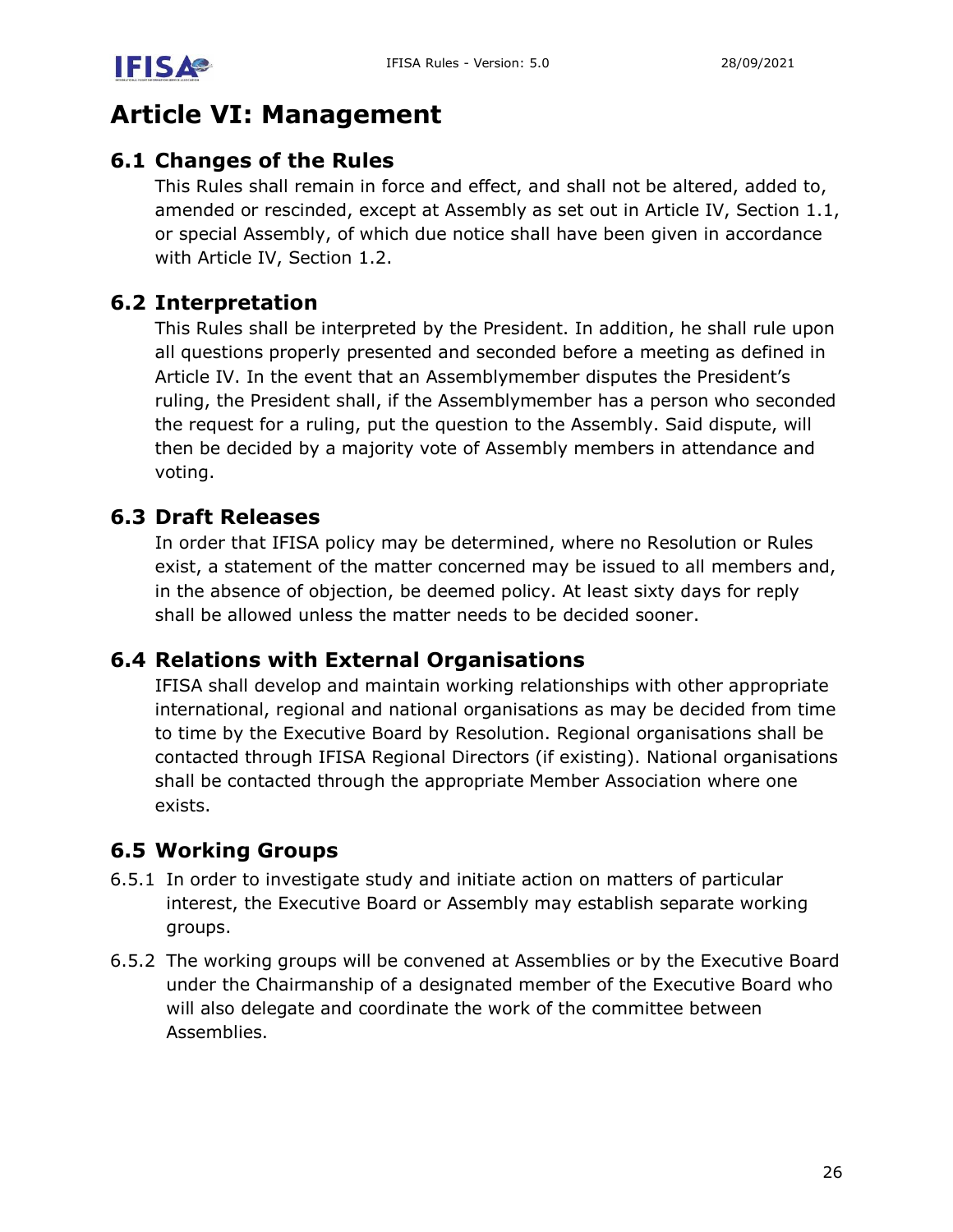

- 6.5.3 The Chairman will be responsible for the submission of the standing committee reports and recommendations to the President and Assemblies as appropriate.
- 6.5.4 The members of such working groups shall be decided at Assemblies or by the Executive Board.
- 6.5.5 For the processing of specific objectives, a system of working groups shall be maintained. Such Committees shall be composed of members nominated by Member Associations.
- 6.5.6 The Committee shall have the authority to invite specialist members to serve on such Committees. In the case, such specialist is a member of a Member Association the consent of the Association shall first be obtained.
- 6.5.7 The recommendations of the Working groups shall not be put forward as IFISA policy unless they have been endorsed by an Assembly.

#### **6.6 Regional Organisation**

- <span id="page-26-0"></span>6.6.1 As soon as proposed by the executive board and after the decision of the Assembly, affiliated member Associations may be allocated to regional groups as shall be determined by the Executive Board and confirmed by the Assembly in accordance with the By-Laws.
- 6.6.2 Each region may cause to be set up such minimum organisation as is necessary to achieve the effective pursuance of the objects of IFISA.
- 6.6.3 A regional organisation is subordinated to the executive board. All proceedings of a regional organisation must be approved by the executive board.
- 6.6.4 A regional organisation may not have any contact with external organisations unless the executive board is informed and has given their permission for such contact.

#### **6.7 Regional chairman**

- 6.7.1 The role of the Regional chairman shall be to foster and promote IFISA work and policies throughout their region in accordance with the Rules.
- <span id="page-26-1"></span>6.7.2 The Regional chairman shall promote and encourage membership of IFISA by new member associations within the region.
- 6.7.3 The Regional chairman shall be appointed by the Executive Board following consultation with the region and the appointment may be terminated at any time at the discretion of the Executive Board.